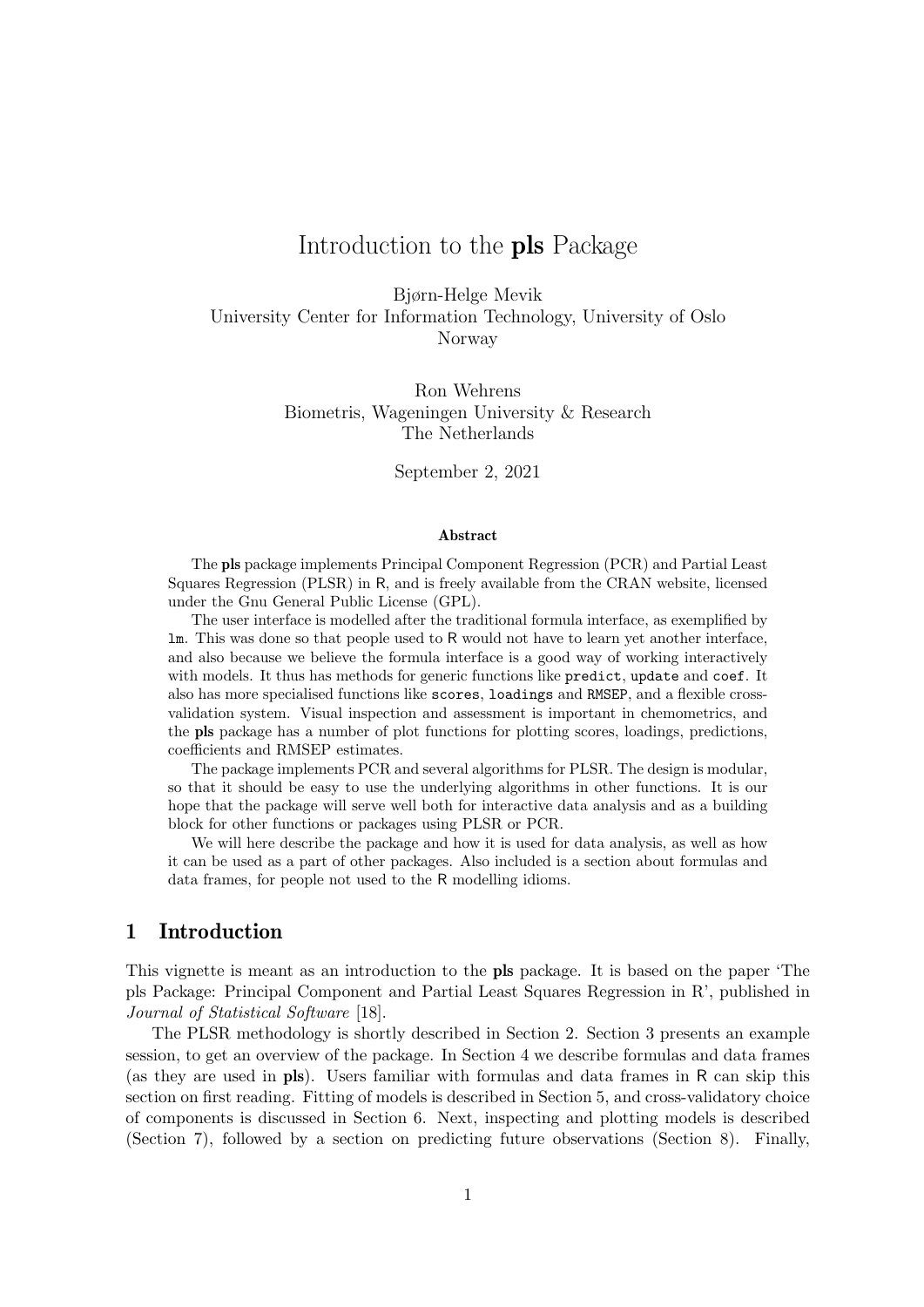### 2 THEORY 2

Section 9 covers more advanced topics such as parallel computing, setting options, using the underlying functions directly, and implementation details.

# 2 Theory

Multivariate regression methods like Principal Component Regression (PCR) and Partial Least Squares Regression (PLSR) enjoy large popularity in a wide range of fields, including the natural sciences. The main reason is that they have been designed to confront the situation that there are many, possibly correlated, predictor variables, and relatively few samples—a situation that is common, especially in chemistry where developments in spectroscopy since the seventies have revolutionised chemical analysis. In fact, the origin of PLSR lies in chemistry (see, e.g., [22, 13]). The field of near-infrared (NIR) spectroscopy, with its highly overlapping lines and difficult to interpret overtones, would not have existed but for a method to obtain quantitative information from the spectra.

Also other fields have benefited greatly from multivariate regression methods like PLSR and PCR. In medicinal chemistry, for example, one likes to derive molecular properties from the molecular structure. Most of these Quantitative Structure-Activity Relations (QSAR, and also Quantitative Structure-Property Relations, QSPR), and in particular, Comparative Molecular Field Analysis (ComFA) [2], use PLSR. Other applications range from statistical process control [11] to tumour classification [19] to spatial analysis in brain images [16] to marketing [5].

In the usual multiple linear regression (MLR) context, the least-squares solution for

$$
Y = XB + \mathcal{E} \tag{1}
$$

is given by

$$
\mathbf{B} = (\mathbf{X}^T \mathbf{X})^{-1} \mathbf{X}^T \mathbf{Y} \tag{2}
$$

The problem often is that  $X^T X$  is singular, either because the number of variables (columns) in  $X$  exceeds the number of objects (rows), or because of collinearities. Both PCR and PLSR circumvent this by decomposing  $X$  into orthogonal scores  $T$  and loadings  $P$ 

$$
X = TP \tag{3}
$$

and regressing Y not on X itself but on the first a columns of the scores T. In PCR, the scores are given by the left singular vectors of  $\boldsymbol{X}$ , multiplied with the corresponding singular values, and the loadings are the right singular vectors of  $\boldsymbol{X}$ . This, however, only takes into account information about  $\boldsymbol{X}$ , and therefore may be suboptimal for prediction purposes. PLSR aims to incorporate information on both  $X$  and  $Y$  in the definition of the scores and loadings. In fact, for one specific version of PLSR, called SIMPLS [4], it can be shown that the scores and loadings are chosen in such a way to describe as much as possible of the *covariance* between  $\boldsymbol{X}$ and Y, where PCR concentrates on the variance of  $X$ . Other PLSR algorithms give identical results to SIMPLS in the case of one Y variable, but deviate slightly for the multivariate Y case; the differences are not likely to be important in practice.

### 2.1 Algorithms

In PCR, we approximate the  $X$  matrix by the first a Principal Components (PCs), usually obtained from the singular value decomposition (SVD):

$$
\boldsymbol{X} = \tilde{\boldsymbol{X}}_{(a)} + \mathcal{E}_X = (\boldsymbol{U}_{(a)} \boldsymbol{D}_{(a)}) \boldsymbol{V}_{(a)}^T + \mathcal{E}_X = \boldsymbol{T}_{(a)} \boldsymbol{P}_{(a)}^T + \mathcal{E}_X
$$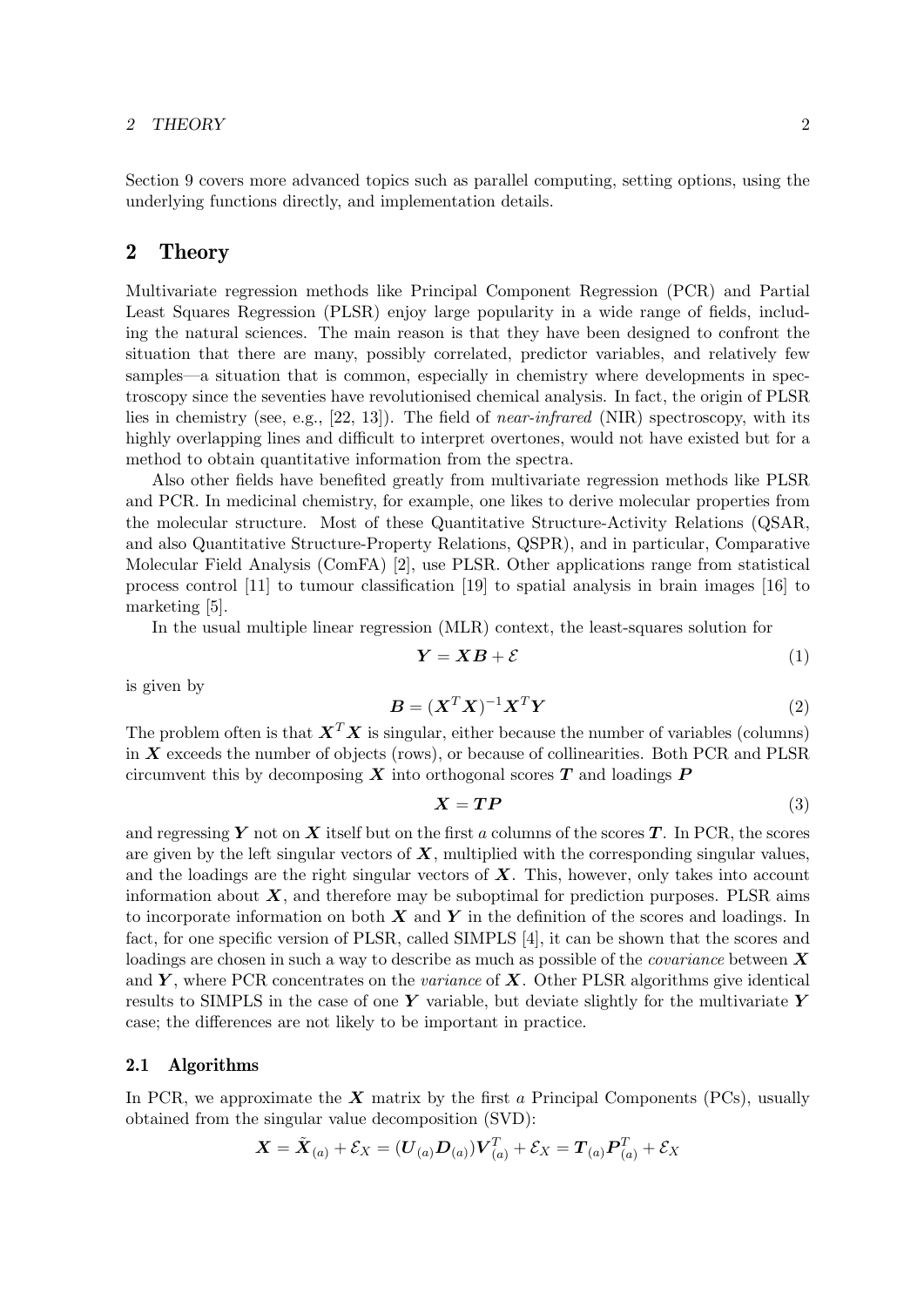#### 2 THEORY 3

Next, we regress  $Y$  on the scores, which leads to regression coefficients

$$
\boldsymbol{B} = \boldsymbol{P}(\boldsymbol{T}^T\boldsymbol{T})^{-1}\boldsymbol{T}^T\boldsymbol{Y} = \boldsymbol{V}\boldsymbol{D}^{-1}\boldsymbol{U}^T\boldsymbol{Y}
$$

where the subscripts a have been dropped for clarity.

For PLSR, the components, called Latent Variables (LVs) in this context, are obtained iteratively. One starts with the SVD of the crossproduct matrix  $\mathbf{S} = \mathbf{X}^T \mathbf{Y}$ , thereby including information on variation in both  $X$  and  $Y$ , and on the correlation between them. The first left and right singular vectors, w and q, are used as weight vectors for  $X$  and  $Y$ , respectively, to obtain scores  $t$  and  $u$ :

$$
t = \mathbf{X}w = \mathbf{E}w \tag{4}
$$

$$
u = \mathbf{Y}q = \mathbf{F}q \tag{5}
$$

where  $E$  and  $F$  are initialised as  $X$  and  $Y$ , respectively. The X scores t are often normalised:

$$
t = t/\sqrt{t^T t} \tag{6}
$$

The Y scores u are not actually necessary in the regression but are often saved for interpretation purposes. Next, X and Y loadings are obtained by regressing against the same vector t:

$$
p = \mathbf{E}^T t \tag{7}
$$

$$
q = \boldsymbol{F}^T t \tag{8}
$$

Finally, the data matrices are 'deflated': the information related to this latent variable, in the form of the outer products  $tp^T$  and  $tq^T$ , is subtracted from the (current) data matrices  $\boldsymbol{E}$ and  $\boldsymbol{F}$ .

$$
\boldsymbol{E}_{n+1} = \boldsymbol{E}_n - t p^T \tag{9}
$$

$$
\boldsymbol{F}_{n+1} = \boldsymbol{F}_n - t \boldsymbol{q}^T \tag{10}
$$

The estimation of the next component then can start from the SVD of the crossproduct matrix  $E_{n+1}^T \mathbf{F}_{n+1}$ . After every iteration, vectors w, t, p and q are saved as columns in matrices  $W, T, P$  and  $Q$ , respectively. One complication is that columns of matrix  $W$  can not be compared directly: they are derived from successively deflated matrices  $E$  and  $F$ . It has been shown that an alternative way to represent the weights, in such a way that all columns relate to the original  $X$  matrix, is given by

$$
\boldsymbol{R} = \boldsymbol{W}(\boldsymbol{P}^T \boldsymbol{W})^{-1} \tag{11}
$$

Now, we are in the same position as in the PCR case: instead of regressing  $Y$  on  $X$ , we use scores  $T$  to calculate the regression coefficients, and later convert these back to the realm of the original variables by pre-multiplying with matrix  $\mathbf{R}$  (since  $\mathbf{T} = \mathbf{X}\mathbf{R}$ ):

$$
\boldsymbol{B} = \boldsymbol{R}(\boldsymbol{T}^T\boldsymbol{T})^{-1}\boldsymbol{T}^T\boldsymbol{Y} = \boldsymbol{R}\boldsymbol{T}^T\boldsymbol{Y} = \boldsymbol{R}\boldsymbol{Q}^T
$$

Again, here, only the first a components are used. How many components are optimal has to be determined, usually by cross-validation.

Many alternative formulations can be found in literature. It has been shown, for instance, that only one of  $\boldsymbol{X}$  and  $\boldsymbol{Y}$  needs to be deflated; alternatively, one can directly deflate the crossproduct matrix  $S$  (as is done in SIMPLS, for example). Moreover, there are many equivalent ways of scaling. In the example above, the scores  $t$  have been normalised, but one can also choose to introduce normalisation at another point in the algorithm. Unfortunately, this can make it difficult to directly compare the scores and loadings of different PLSR implementations.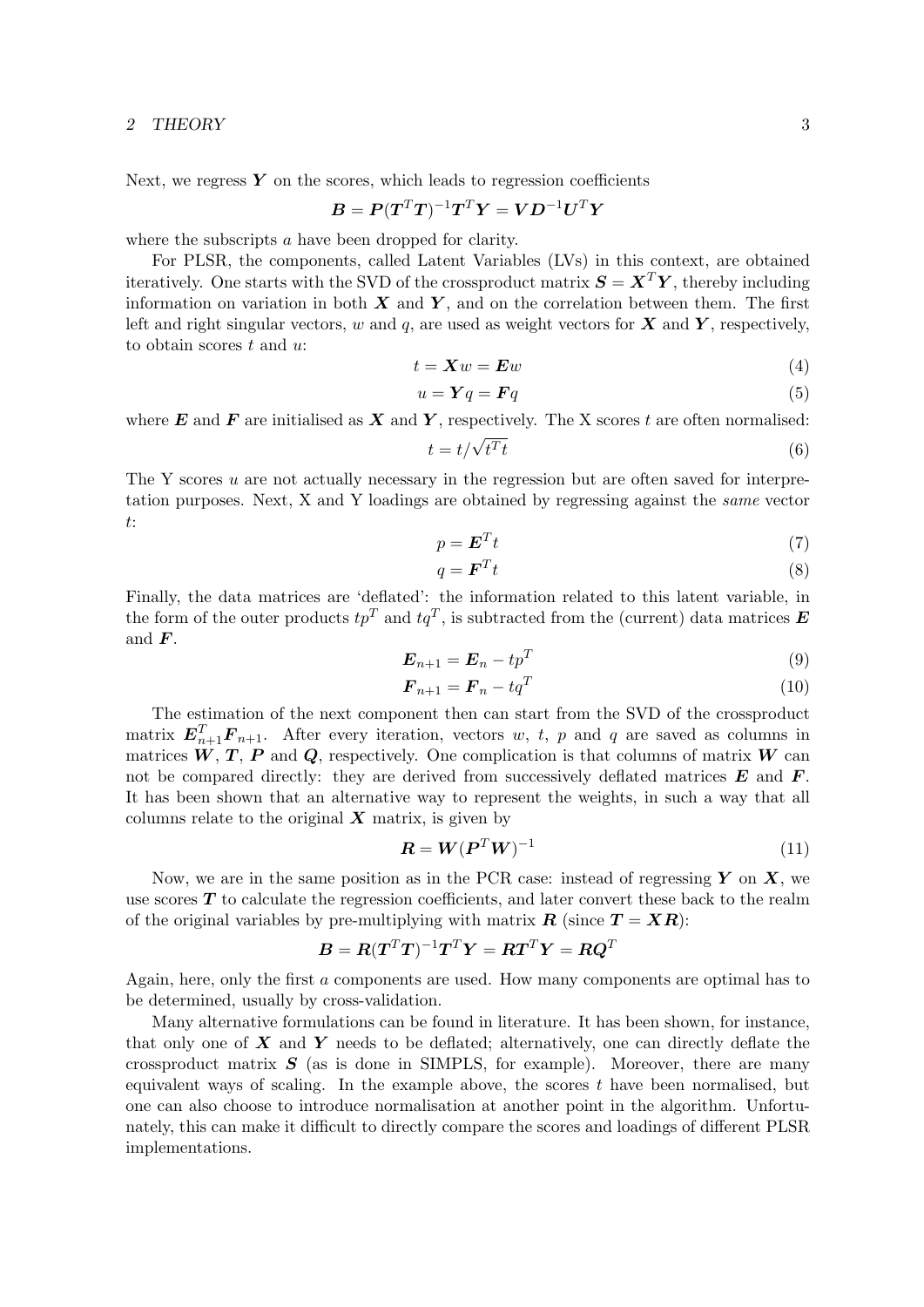### 2.2 On the use of PLSR and PCR

In theory, PLSR should have an advantage over PCR. One could imagine a situation where a minor component in  $X$  is highly correlated with  $Y$ ; not selecting enough components would then lead to very bad predictions. In PLSR, such a component would be automatically present in the first LV. In practice, however, there is hardly any difference between the use of PLSR and PCR; in most situations, the methods achieve similar prediction accuracies, although PLSR usually needs fewer latent variables than PCR. Put the other way around: with the same number of latent variables, PLSR will cover more of the variation in  $\boldsymbol{Y}$  and PCR will cover more of  $\boldsymbol{X}$ . In turn, both behave very similar to ridge regression [6].

It can also be shown that both PCR and PLSR behave as shrinkage methods [9], although in some cases PLSR seems to increase the variance of individual regression coefficients, one possible explanation of why PLSR is not always better than PCR.

# 3 Example session

In this section we will walk through an example session, to get an overview of the package.

To be able to use the package, one first has to load it:

> library(pls)

This prints a message telling that the package has been attached, and that the package implements a function loadings that masks a function of the same name in package stats. (The output of the commands have in some cases been suppressed to save space.)

Three example data sets are included in pls:

- yarn A data set with 28 near-infrared spectra (NIR) of PET yarns, measured at 268 wavelengths, as predictors, and density as response (density) [20]. The data set also includes a logical variable train which can be used to split the data into a training data set of size 21 and test data set of size 7. See ?yarn for details.
- oliveoil A data set with 5 quality measurements (chemical) and 6 panel sensory panel variables (sensory) made on 16 olive oil samples [15]. See ?oliveoil for details.
- gasoline A data set consisting of octane number (octane) and NIR spectra (NIR) of 60 gasoline samples [10]. Each NIR spectrum consists of 401 diffuse reflectance measurements from 900 to 1700 nm. See ?gasoline for details.

These will be used in the examples that follow. To use the data sets, they must first be loaded:

```
> data(yarn)
> data(oliveoil)
> data(gasoline)
```
For the rest of the paper, it will be assumed that the package and the data sets have been loaded as above. Also, all examples are run with options (digits = 4).

In this section, we will do a PLSR on the gasoline data to illustrate the use of pls. The spectra are shown in Figure 1. We first divide the data set into train and test data sets:

> gasTrain <- gasoline[1:50,] > gasTest <- gasoline[51:60,]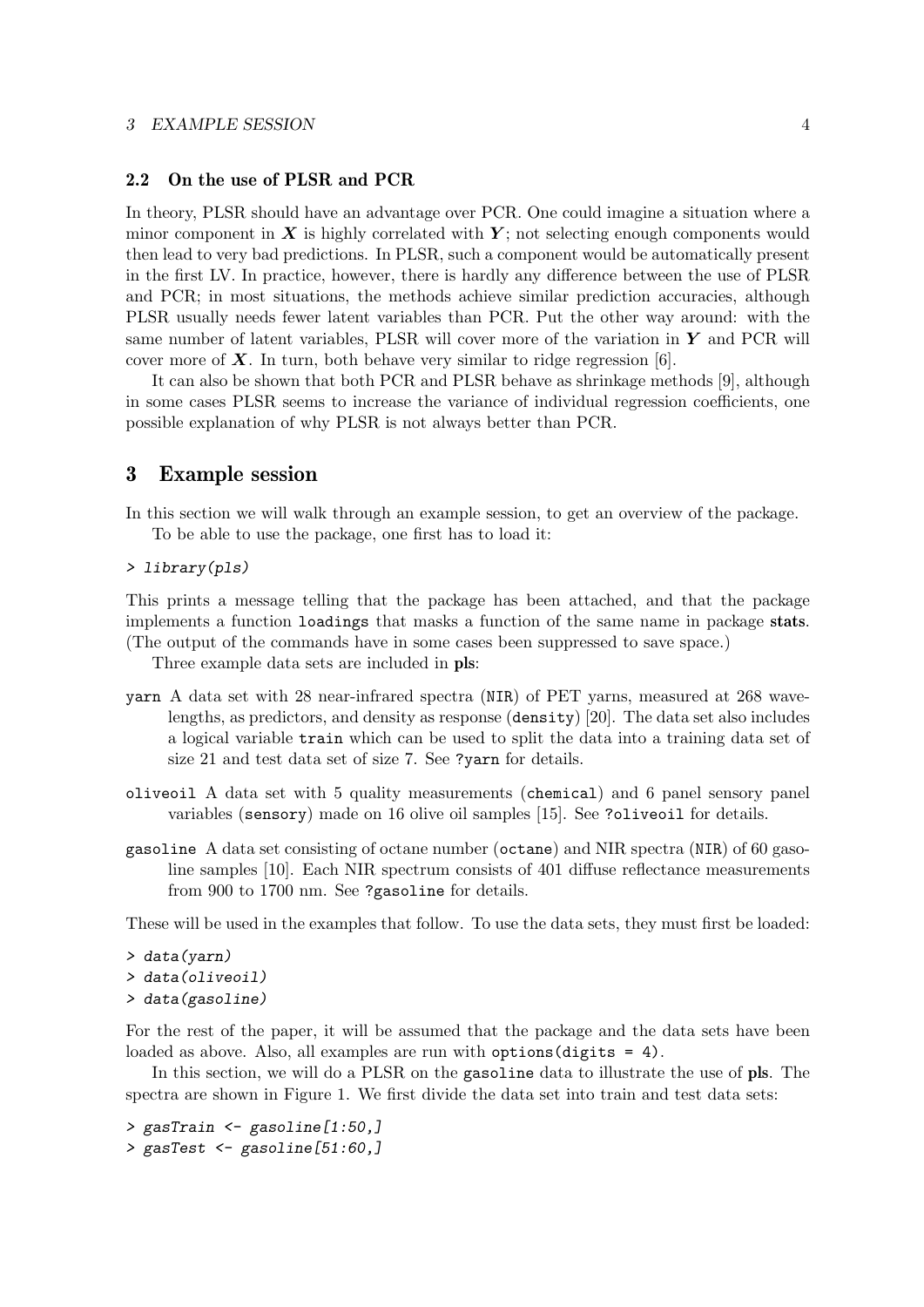

Figure 1: Gasoline NIR spectra

A typical way of fitting a PLSR model is

```
> gas1 <- plsr(octane ~ NIR, ncomp = 10, data = gasTrain, validation = "LOO")
```
This fits a model with 10 components, and includes leave-one-out (LOO) cross-validated predictions [12]. We can get an overview of the fit and validation results with the summary method:

```
> summary(gas1)
Data: X dimension: 50 401
        Y dimension: 50 1
Fit method: kernelpls
Number of components considered: 10
VALIDATION: RMSEP
Cross-validated using 50 leave-one-out segments.
```

|           |                                   |       |  | (Intercept) 1 comps 2 comps 3 comps 4 comps 5 comps 6 comps |  |  |
|-----------|-----------------------------------|-------|--|-------------------------------------------------------------|--|--|
| <b>CV</b> |                                   | 1.545 |  | 1.357  0.2966  0.2524  0.2476  0.2398  0.2319               |  |  |
|           |                                   |       |  | adjCV 1.545 1.356 0.2947 0.2521 0.2478 0.2388 0.2313        |  |  |
|           | 7 comps 8 comps 9 comps 10 comps  |       |  |                                                             |  |  |
|           | CV 0.2386 0.2316 0.2449 0.2673    |       |  |                                                             |  |  |
|           | adjCV 0.2377 0.2308 0.2438 0.2657 |       |  |                                                             |  |  |

```
TRAINING: % variance explained
```

|        |       | 1 comps 2 comps 3 comps 4 comps 5 comps 6 comps 7 comps 8 comps |       |       |              |       |       |
|--------|-------|-----------------------------------------------------------------|-------|-------|--------------|-------|-------|
|        | 78.17 | 85.58                                                           | 93.41 | 96.06 | 96.94 97.89  | 98.38 | 98.85 |
| octane | 29.39 | 96.85  97.89  98.26                                             |       |       | 98.86  98.96 | 99.09 | 99.16 |
|        |       | 9 comps 10 comps                                                |       |       |              |       |       |
| X      | 99.02 | 99.19                                                           |       |       |              |       |       |
| octane | 99.28 | 99.39                                                           |       |       |              |       |       |

The validation results here are Root Mean Squared Error of Prediction (RMSEP). There are two cross-validation estimates: CV is the ordinary CV estimate, and  $adjCV$  is a bias-corrected CV estimate [17]. (For a LOO CV, there is virtually no difference).

It is often simpler to judge the RMSEPs by plotting them: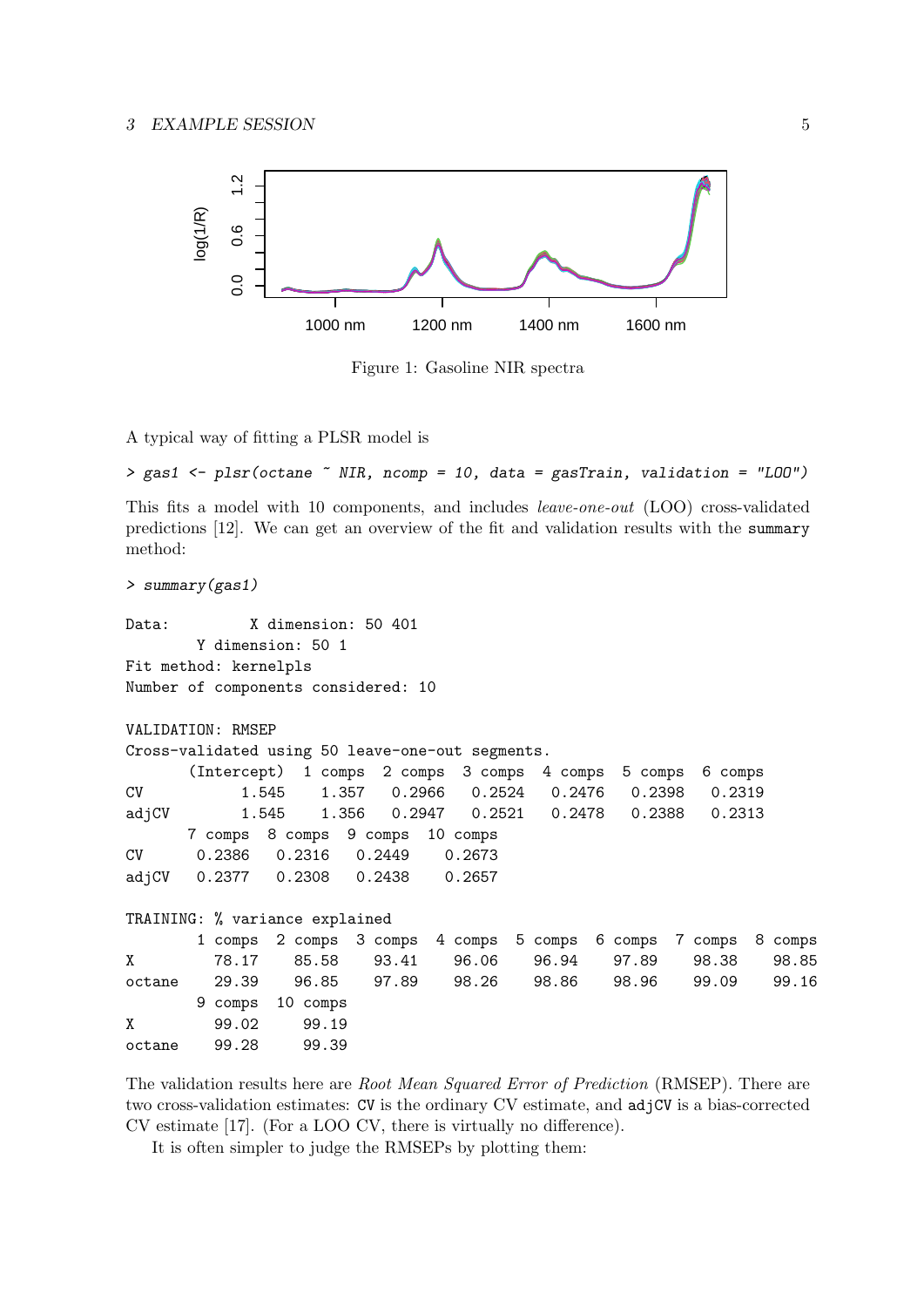

Figure 2: Cross-validated RMSEP curves for the gasoline data

### > plot(RMSEP(gas1), legendpos = "topright")

This plots the estimated RMSEPs as functions of the number of components (Figure 2). The legendpos argument adds a legend at the indicated position. Two components seem to be enough. This gives an RMSEP of 0.297. As mentioned in the introduction, the main practical difference between PCR and PLSR is that PCR often needs more components than PLSR to achieve the same prediction error. On this data set, PCR would need three components to achieve the same RMSEP.

Once the number of components has been chosen, one can inspect different aspects of the fit by plotting predictions, scores, loadings, etc. The default plot is a prediction plot:

# > plot(gas1, ncomp = 2, asp = 1, line = TRUE)

This shows the cross-validated predictions with two components versus measured values (Figure 3). We have chosen an aspect ratio of 1, and to draw a target line. The points follow the target line quite nicely, and there is no indication of a curvature or other anomalies.

Other plots can be selected with the argument plottype:

# > plot(gas1, plottype = "scores", comps = 1:3)

This gives a pairwise plot of the score values for the three first components (Figure 4). Score plots are often used to look for patterns, groups or outliers in the data. (For instance, plotting the two first components for a model built on the yarn dataset clearly indicates the experimental design of that data.) In this example, there is no clear indication of grouping or outliers. The numbers in parentheses after the component labels are the relative amount of X variance explained by each component. The explained variances can be extracted explicitly with

```
> explvar(gas1)
```
Comp 1 Comp 2 Comp 3 Comp 4 Comp 5 Comp 6 Comp 7 Comp 8 Comp 9 Comp 10 78.1708 7.4122 7.8242 2.6578 0.8768 0.9466 0.4922 0.4723 0.1688 0.1694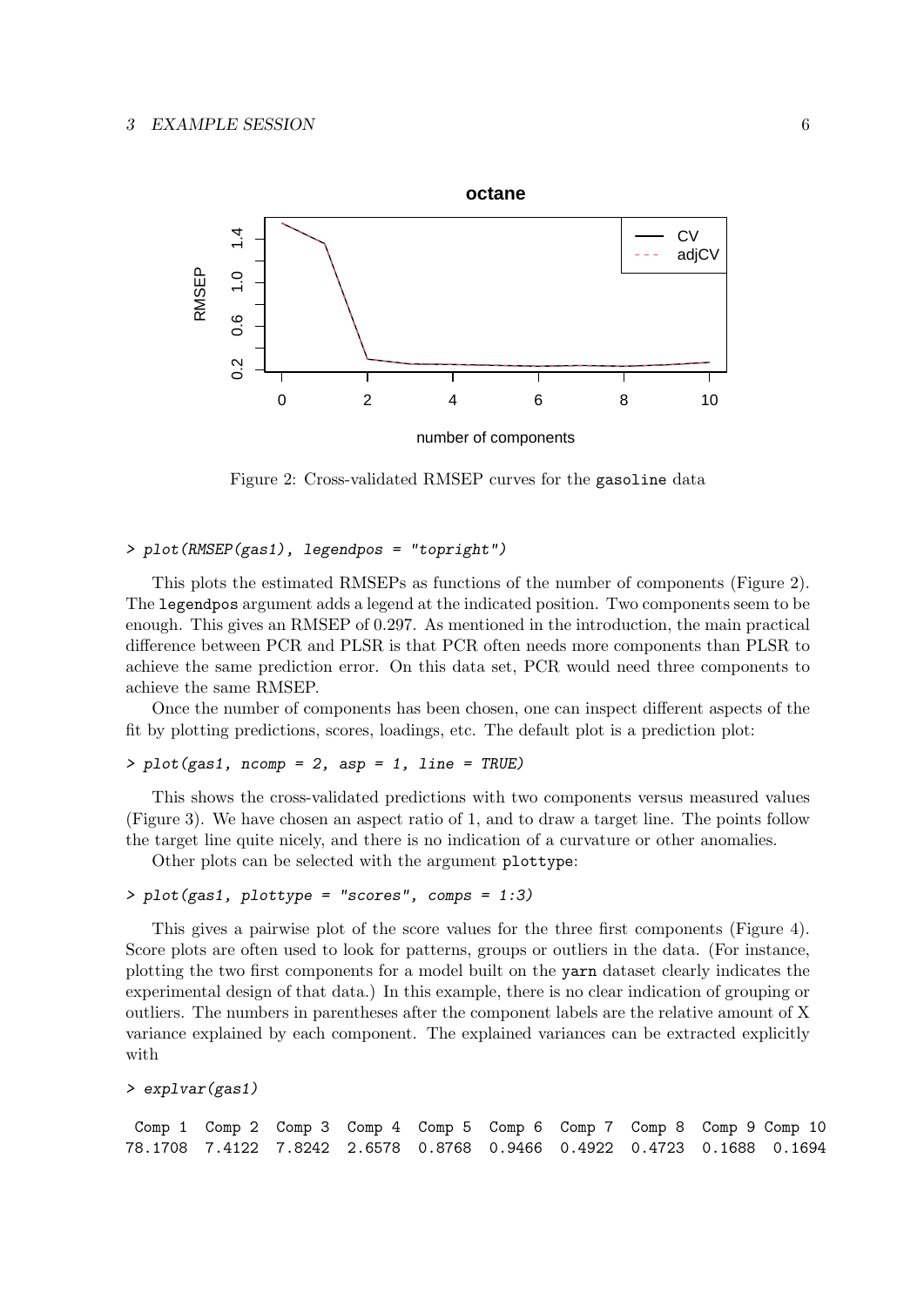

Figure 3: Cross-validated predictions for the gasoline data

The loading plot (Figure 5) is much used for interpretation purposes, for instance to look for known spectral peaks or profiles:

```
> plot(gas1, "loadings", comps = 1:2, legendpos = "topleft",
+ labels = "numbers", xlab = "nm")
> abline(h = 0)
```
The labels = "numbers" argument makes the plot function try to interpret the variable names as numbers, and use them as  $x$  axis labels.

A fitted model is often used to predict the response values of new observations. The following predicts the responses for the ten observations in gasTest, using two components:

> predict(gas1, ncomp = 2, newdata = gasTest)

, , 2 comps

octane 51 87.94 52 87.25 53 88.16 54 84.97 55 85.15 56 84.51 57 87.56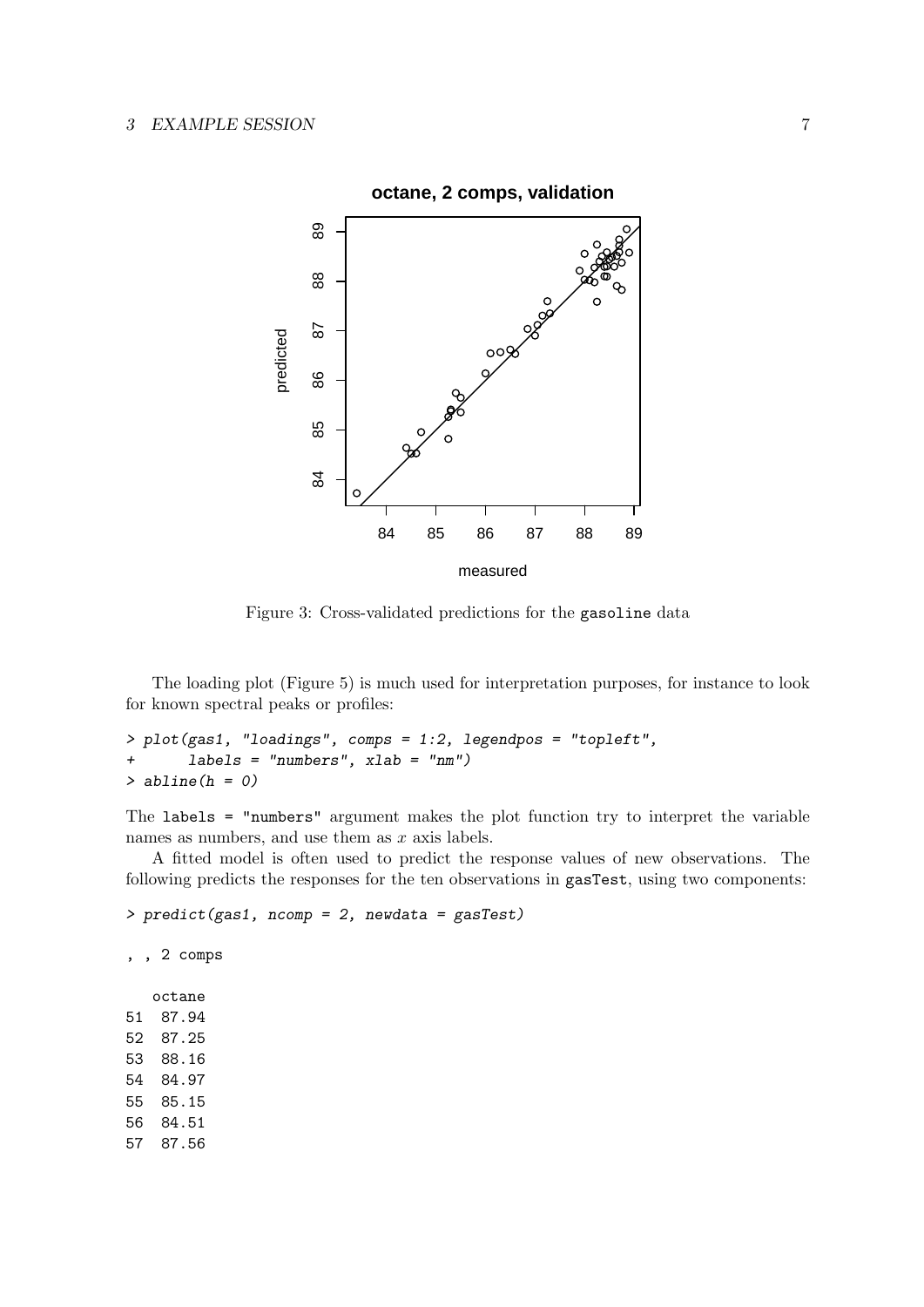

Figure 4: Score plot for the gasoline data



Figure 5: Loading plot for the gasoline data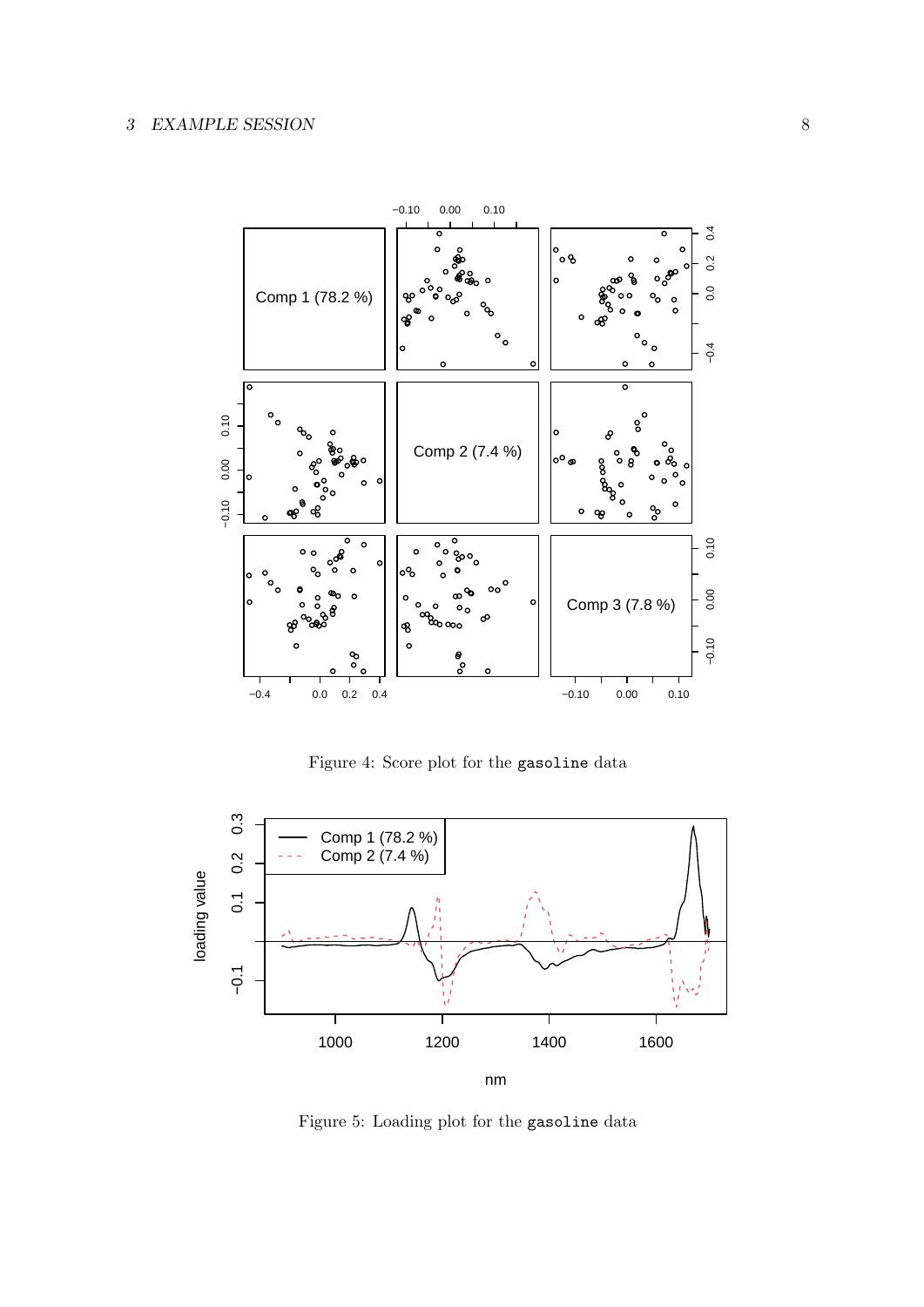58 86.85 59 89.19 60 87.09

Because we know the true response values for these samples, we can calculate the test set RMSEP:

```
> RMSEP(gas1, newdata = gasTest)
```

| (Intercept) | 1 comps | 2 comps | 3 comps | 4 comps  | 5 comps |
|-------------|---------|---------|---------|----------|---------|
| 1.5369      | 1.1696  | 0.2445  | 0.2341  | 0.3287   | 0.2780  |
| 6 comps     | 7 comps | 8 comps | 9 comps | 10 comps |         |
| 0.2703      | 0.3301  | 0.3571  | 0.4090  | 0.6116   |         |

For two components, we get 0.244, which is quite close to the cross-validated estimate above  $(0.297).$ 

# 4 Formulas and data frames

The pls package has a formula interface that works like the formula interface in R's standard lm functions, in most ways. This section gives a short description of formulas and data frames as they apply to pls. More information on formulas can be found in the lm help file, in Chapter 11 of 'An Introduction to R', and in Chapter 2 of 'The White Book' [1]. These are good reads for anyone wanting to understand how R works with formulas, and the user is strongly advised to read them.

#### 4.1 Formulas

A formula consists of a left hand side (lhs), a tilde  $(\tilde{\phantom{a}})$ , and a right hand side (rhs). The lhs consists of a single term, representing the response(s). The rhs consists of one or more terms separated by +, representing the regressor(s). For instance, in the formula  $a \tilde{b} + c + d$ , a is the response, and b, c, and d are the regressors. The intercept is handled automatically, and need not be specified in the formula.

Each term represents a matrix, a numeric vector or a factor (a factor should not be used as the response). If the response term is a matrix, a multi-response model is fit. In pls, the right hand side quite often consists of a single term, representing a matrix regressor:  $y \sim x$ .

It is also possible to specify transformations of the variables. For instance,  $log(y)$  $\text{msc}(Z)$  specifies a regression of the logarithm of y onto Z after Z has been transformed by Multiplicative Scatter (or Signal) Correction (MSC) [7], a pre-treatment that is very common in infrared spectroscopy. If the transformations contain symbols that are interpreted in the formula handling, e.g.,  $+, *$  or  $\hat{ }$ , the terms should be protected with the I() function, like this:  $y \sim x1 + I(x2 + x3)$ . This specifies two regressors: x1, and the sum of x2 and x3.

### 4.2 Data frames

The fit functions first look for the specified variables in a supplied data frame, and it is advisable to collect all variables there. This makes it easier to know what data has been used for fitting, to keep different variants of the data around, and to predict new data.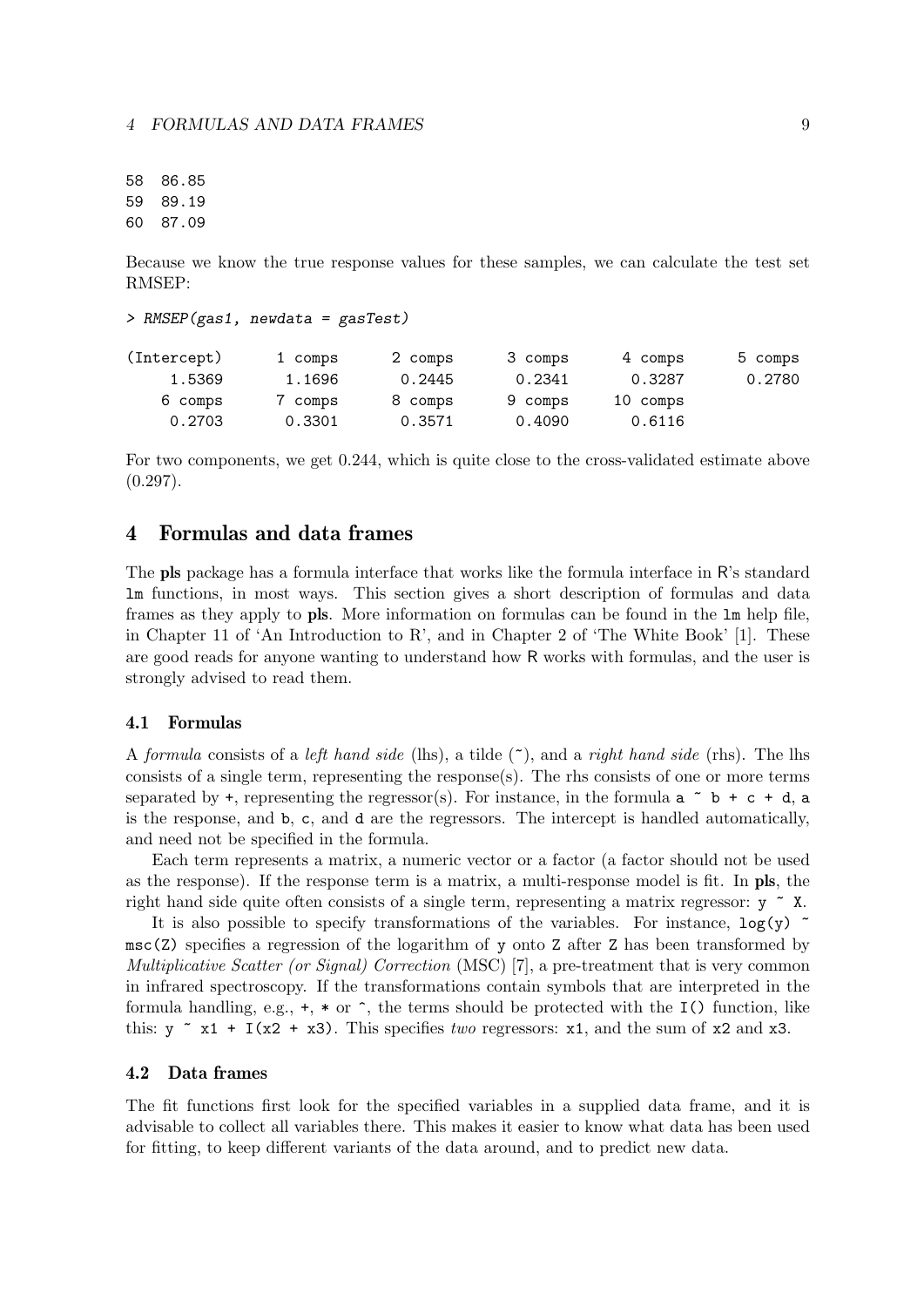#### 5 FITTING MODELS 10

To create a data frame, one can use the **data.frame** function: if v1, v2 and v3 are factors or numeric vectors, mydata  $\leq$  data.frame(y = v1, a = v2, b = v3) will result in a data frame with variables named y, a and b.

PLSR and PCR are often used with a matrix as the single predictor term (especially when one is working with spectroscopic data). Also, multi-response models require a matrix as the response term. If Z is a matrix, it has to be protected by the 'protect function' I() in calls to data.frame: mydata  $\leq$  data.frame $(\ldots, Z = I(Z))$ . Otherwise, it will be split into separate variables for each column, and there will be no variable called Z in the data frame, so we cannot use Z in the formula. One can also add the matrix to an existing data frame:

```
> mydata <- data.frame(...)
> mydata$Z <- Z
```
This will also prevent Z from being split into separate variables. Finally, one can use cbind to combine vectors and matrices into matrices on the fly in the formula. This is most useful for the response, e.g.,  $\text{cbind}(y1, y2)$   $\tilde{X}$ .

Variables in a data frame can be accessed with the \$ operator, e.g., mydata\$y. However, the pls functions access the variables automatically, so the user should never use  $\hat{\phi}$  in formulas.

# 5 Fitting models

The main functions for fitting models are pcr and plsr. (They are simply wrappers for the function mvr, selecting the appropriate fit algorithm). We will use plsr in the examples in this section, but everything could have been done with pcr (or mvr).

In its simplest form, the function call for fitting models is plsr(formula, ncomp, data) (where plsr can be substituted with pcr or mvr). The argument formula is a formula as described above, ncomp is the number of components one wishes to fit, and data is the data frame containing the variables to use in the model. The function returns a fitted model (an object of class "mvr") which can be inspected (Section 7) or used for predicting new observations (Section 8). For instance:

> dens1 <- plsr(density ~ NIR, ncomp = 5, data = yarn)

If the response term of the formula is a matrix, a multi-response model is fit, e.g.,

```
> dim(oliveoil$sensory)
```
[1] 16 6

> plsr(sensory ~ chemical, data = oliveoil)

Partial least squares regression , fitted with the kernel algorithm. Call: plsr(formula = sensory ~ chemical, data = oliveoil)

(As we see, the print method simply tells us what type of model this is, and how the fit function was called.)

The argument ncomp is optional. If it is missing, the maximal possible number of components are used. Also data is optional, and if it is missing, the variables specified in the formula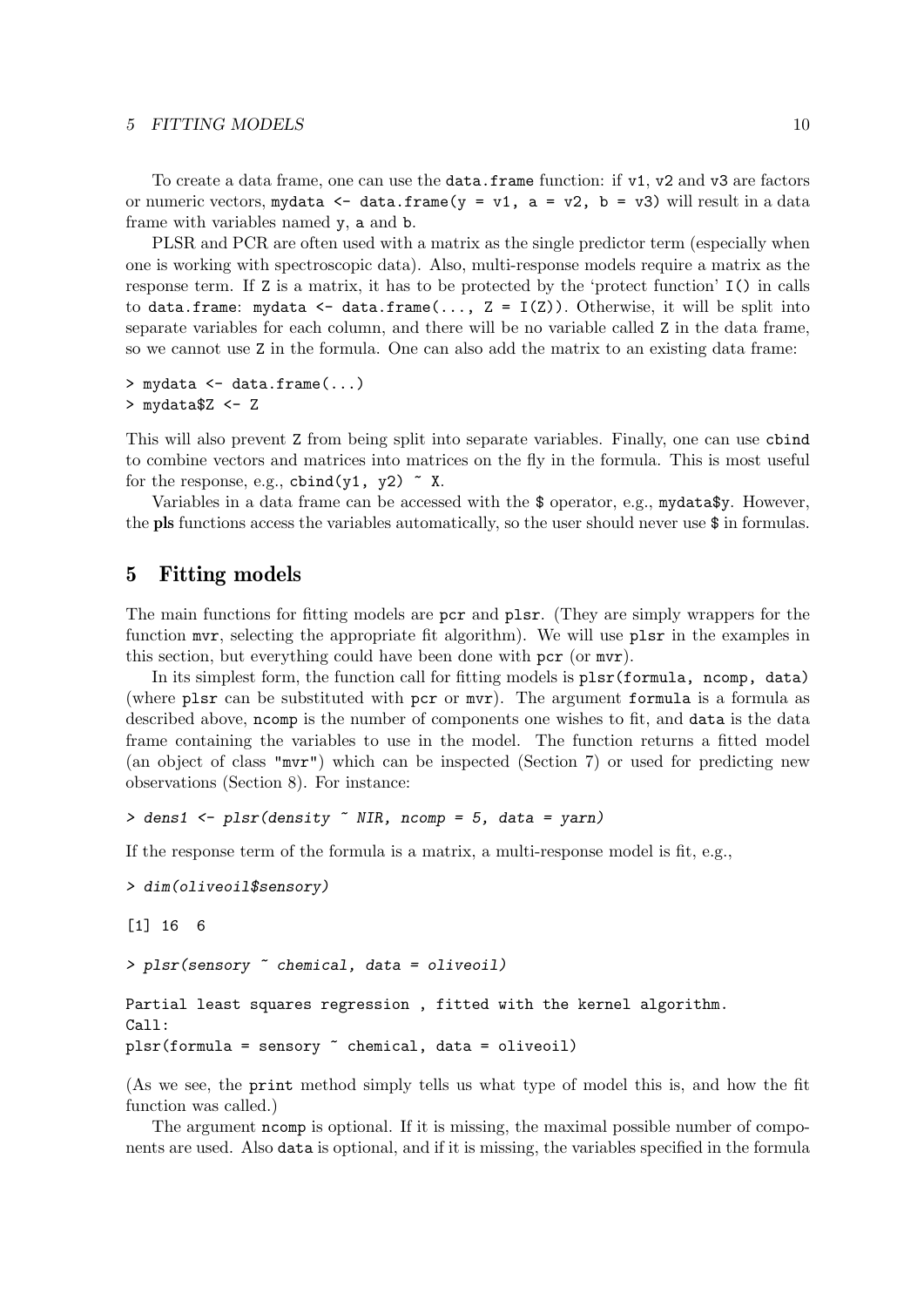#### 5 FITTING MODELS 11

is searched for in the global environment (the user's workspace). Usually, it is preferable to keep the variables in data frames, but it can sometimes be convenient to have them in the global environment. If the variables reside in a data frame, e.g. yarn, do not be tempted to use formulas like yarn\$density ~ yarn\$NIR! Use density ~ NIR and specify the data frame with  $data = varn$  as above.

There are facilities for working interactively with models. To use only part of the samples in a data set, for instance the first 20, one can use arguments subset  $= 1:20$  or data  $=$ yarn[1:20,]. Also, if one wants to try different alternatives of the model, one can use the function update. For instance

```
> trainind <- which(yarn$train == TRUE)
> dens2 <- update(dens1, subset = trainind)
```
will refit the model dens1 using only the observations which are marked as TRUE in yarn\$train, and

```
> dens3 <- update(dens1, ncomp = 10)
```
will change the number of components to 10. Other arguments, such as **formula**, can also be changed with update. This can save a bit of typing when working interactively with models (but it doesn't save computing time; the model is refitted each time). In general, the reader is referred to 'The White Book' [1] or 'An Introduction to R' for more information about fitting and working with models in R.

Missing data can sometimes be a problem. The PLSR and PCR algorithms currently implemented in pls do not handle missing values intrinsically, so observations with missing values must be removed. This can be done with the na.action argument. With na.action = na.omit (the default), any observation with missing values will be removed from the model completely. With na.action = na.exclude, they will be removed from the fitting process, but included as NAs in the residuals and fitted values. If you want an explicit error when there are missing values in the data, use na.action = na.fail. The default na.action can be set with options(), e.g., options(na.action = quote(na.fail)).

Standardisation and other pre-treatments of predictor variables are often called for. In pls, the predictor variables are always centered, as a part of the fit algorithm. Scaling can be requested with the scale argument. If scale is TRUE, each variable is standardised by dividing it by its standard deviation, and if scale is a numeric vector, each variable is divided by the corresponding number. For instance, this will fit a model with standardised chemical measurements:

```
> olive1 <- plsr(sensory ~ chemical, scale = TRUE, data = oliveoil)
```
As mentioned earlier, MSC [7] is implemented in pls as a function msc that can be used in formulas:

### > gas2 <- plsr(octane ~ msc(NIR), ncomp = 10, data = gasTrain)

This scatter corrects NIR prior to the fitting, and arranges for new spectra to be automatically scatter corrected (using the same reference spectrum as when fitting) in predict:

### > predict(gas2, ncomp = 3, newdata = gasTest)

There are other arguments that can be given in the fit call: validation is for selecting validation, and ... is for sending arguments to the underlying functions, notably the crossvalidation function mvrCv. For the other arguments, see ?mvr.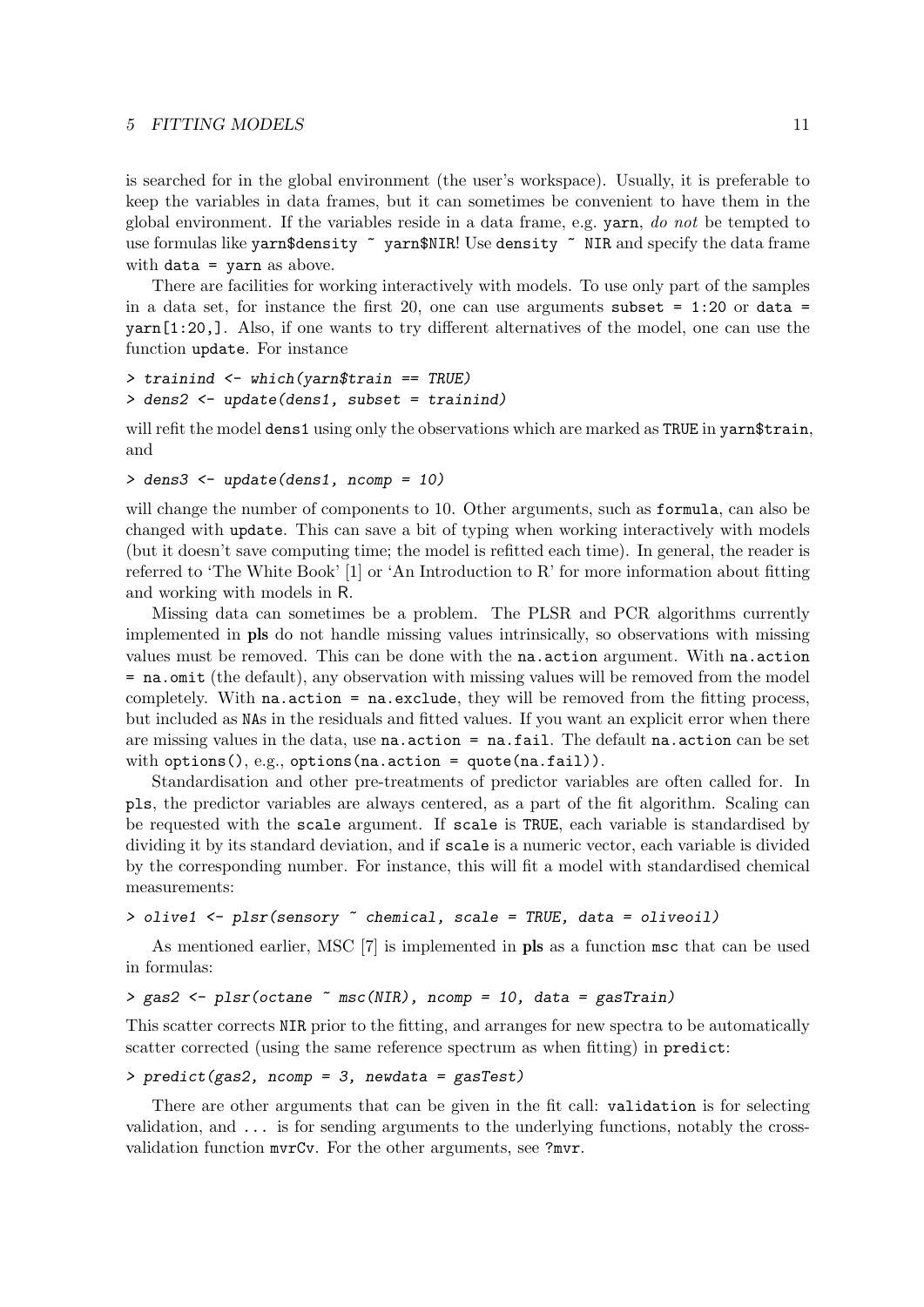# 6 Choosing the number of components with cross-validation

Cross-validation, commonly used to determine the optimal number of components to take into account, is controlled by the validation argument in the modelling functions (mvr, plsr and pcr). The default value is "none". Supplying a value of "CV" or "LOO" will cause the modelling procedure to call mvrCv to perform cross-validation; "LOO" provides leaveone-out cross-validation, whereas "CV" divides the data into segments. Default is to use ten segments, randomly selected, but also segments of consecutive objects or interleaved segments (sometimes also referred to as 'Venetian blinds') are possible through the use of the argument segment.type. One can also specify the segments explicitly with the argument segments; see ?mvrCv for details.

When validation is performed in this way, the model will contain an element comprising information on the out-of-bag predictions (in the form of predicted values, as well as MSEP and R2 values). As a reference, the MSEP error using no components at all is calculated as well. The validation results can be visualised using the plottype = "validation" argument of the standard plotting function. An example is shown in Figure 2 for the gasoline data; typically, one would select a number of components after which the cross-validation error does not show a significant decrease.

The decision on how many components to retain will to some extent always be subjective. However, especially when building large numbers of models (e.g., in simulation studies), it can be crucial to have a consistent strategy on how to choose the "optimal" number of components. Two such strategies have been implemented in function selectNcomp. The first is based on the so-called one-sigma heuristic [8] and consists of choosing the model with fewest components that is still less than one standard error away from the overall best model. The second strategy employs a permutation approach, and basically tests whether adding a new component is beneficial at all [21]. It is implemented backwards, again taking the global minimum in the crossvalidation curve as a starting point, and assessing models with fewer and fewer components: as long as no significant deterioration in performance is found (by default on the  $\alpha = 0.01$  level), the algorithm continues to remove components. Applying the function is quite straightforward:

```
> ncomp.onesigma <- selectNcomp(gas2, method = "onesigma", plot = TRUE,
+ ylim = c(.18, .6))> ncomp.permut <- selectNcomp(gas2, method = "randomization", plot = TRUE,
+ vlim = c(.18, .6))
```
This leads to the plots in Figure 6 – note that graphical arguments can be supplied to customize the plots. In both cases, the global minimum of the crossvalidation curve is indicated with gray dotted lines, and the suggestion for the optimal number of components with a vertical blue dashed line. The left plot shows the width of the one-sigma intervals on which the suggestion is based; the right plot indicates which models have been assessed by the permutation approach through the large blue circles. The two criteria do not always agree (as in this case) but usually are quite close.

When a pre-treatment that depends on the composition of the training set is applied, the cross-validation procedure as described above is not optimal, in the sense that the crossvalidation errors are biased downward. As long as the only purpose is to select the optimal number of components, this bias may not be very important, but it is not too difficult to avoid it. The modelling functions have an argument scale that can be used for auto-scaling per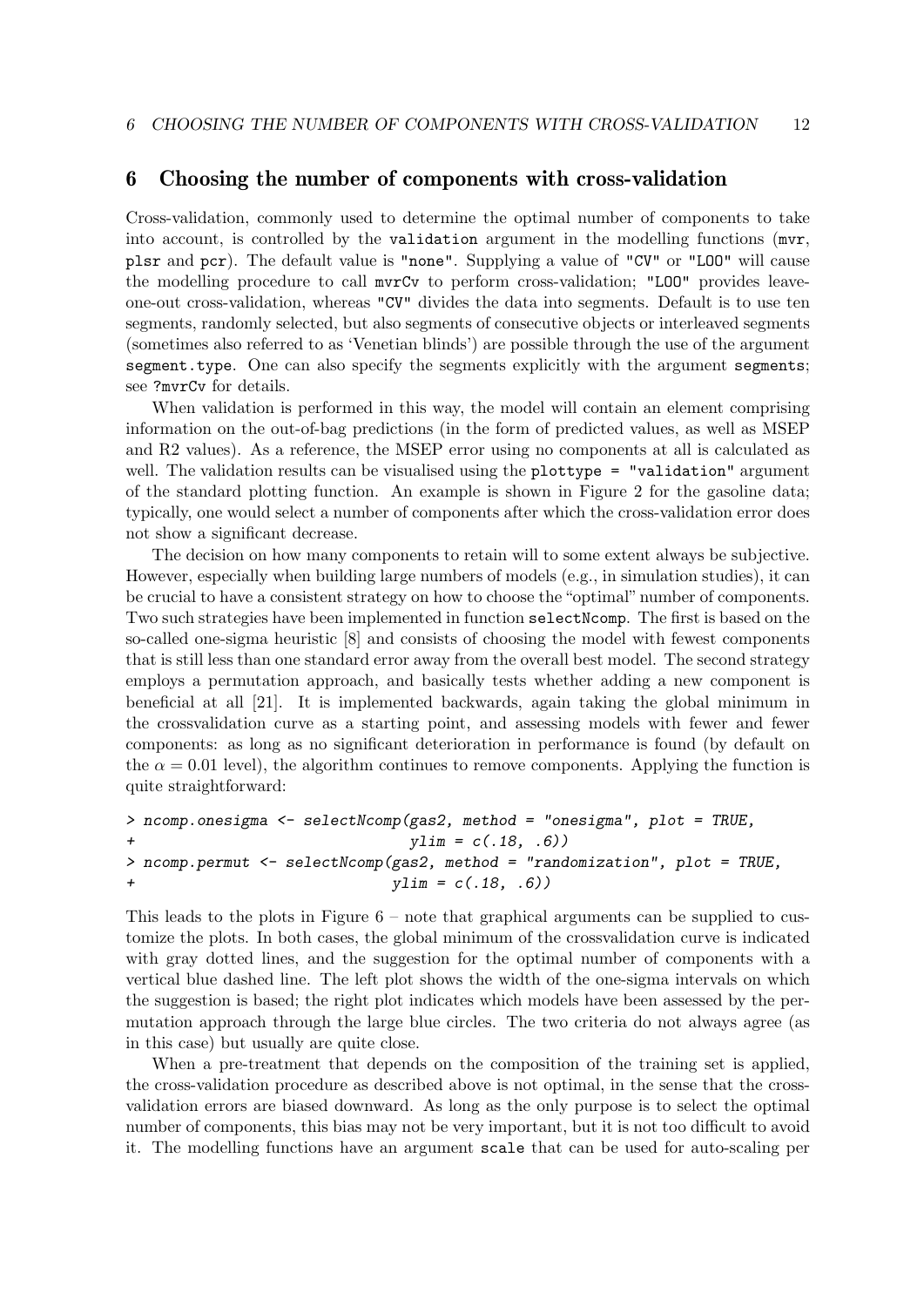

Figure 6: The two strategies for suggesting optimal model dimensions: the left plot shows the one-sigma strategy, the right plot the permutation strategy.

segment. However, more elaborate methods such as MSC need explicit handling per segment. For this, the function crossval is available. It takes an mvr object and performs the crossvalidation as it should be done: applying the pre-treatment for each segment. The results can be shown in a plot (which looks very similar to Figure 2) or summarised in numbers.

```
> gas2.cv <- crossval(gas2, segments = 10)
> plot(MSEP(gas2.cv), legendpos="topright")
> summary(gas2.cv, what = "validation")
Data: X dimension: 50 401
       Y dimension: 50 1
Fit method: kernelpls
Number of components considered: 10
VALIDATION: RMSEP
Cross-validated using 10 random segments.
      (Intercept) 1 comps 2 comps 3 comps 4 comps 5 comps 6 comps
CV 1.545 1.302 0.2803 0.2499 0.2487 0.2502 0.2550
adjCV 1.545 1.301 0.2791 0.2493 0.2448 0.2462 0.2488
      7 comps 8 comps 9 comps 10 comps
CV 0.2511 0.2647 0.2790 0.2885
adjCV 0.2454 0.2571 0.2696 0.2778
```
Applying MSC in this case leads to nearly identical cross-validation estimates of prediction error.

When the scaling does not depend on the division of the data into segments (e.g., logscaling), functions crossval and mvrCv give the same results; however, crossval is much slower.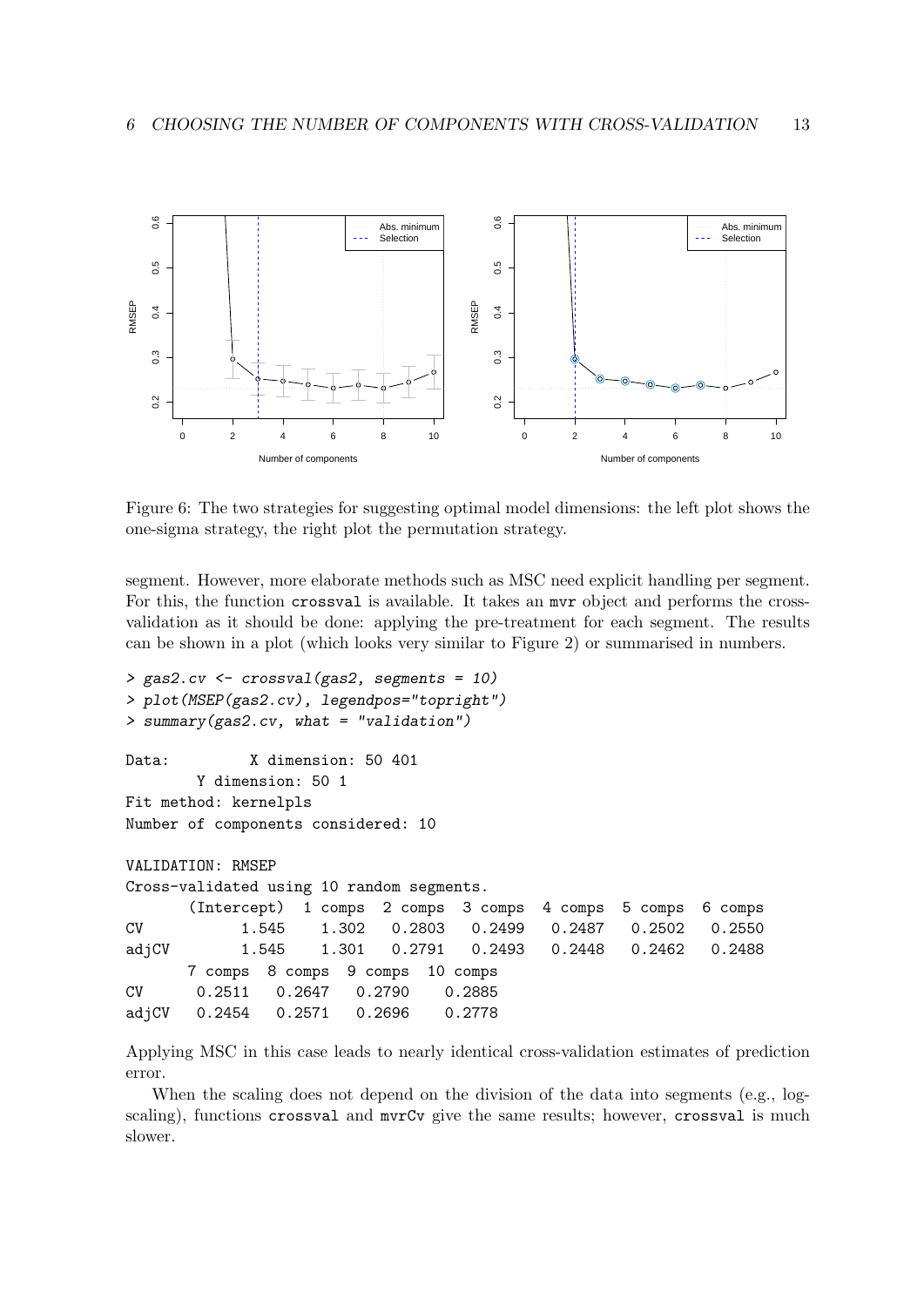#### 7 INSPECTING FITTED MODELS 14

Cross-validation can be computationally demanding (especially when using the function crossval). Therefore, both mvrCv and crossval can perform the calculations in parallel on a multi-core machine or on several machines. How to do this is described in Section 9.2.

# 7 Inspecting fitted models

A closer look at the fitted model may reveal interesting agreements or disagreements with what is known about the relations between X and Y. Several functions are implemented in pls for plotting, extracting and summarising model components.

### 7.1 Plotting

One can access all plotting functions through the "plottype" argument of the plot method for mvr objects. This is simply a wrapper function calling the actual plot functions; the latter are available to the user as well.

The default plot is a prediction plot (predplot), showing predicted versus measured values. Test set predictions are used if a test set is supplied with the newdata argument. Otherwise, if the model was built using cross-validation, the cross-validated predictions are used, otherwise the predictions for the training set. This can be overridden with the which argument. An example of this type of plot can be seen in Figure 3. An optional argument can be used to indicate how many components should be included in the prediction.

To assess how many components are optimal, a validation plot (validationplot) can be used such as the one shown in Figure 2; this shows a measure of prediction performance (either RMSEP, MSEP, or  $R^2$ ) against the number of components. Usually, one takes the first local minimum rather than the absolute minimum in the curve, to avoid over-fitting.

The regression coefficients can be visualised using plottype = "coef" in the plot method, or directly through function coefplot. This allows simultaneous plotting of the regression vectors for several different numbers of components at once. The regression vectors for the gasoline data set using MSC are shown in Figure 7 using the command

```
> plot(gas1, plottype = "coef", ncomp=1:3, legendpos = "bottomleft",
+ labels = "numbers", xlab = "nm")
```
Note that the coefficients for two components and three components are similar. This is because the third component contributes little to the predictions. The RMSEPs (see Figure 2) and predictions (see Section 8) for two and three components are quite similar.

Scores and loadings can be plotted using functions scoreplot (an example is shown in Figure 4) and loadingplot (in Figure 5), respectively. One can indicate the number of components with the comps argument; if more than two components are given, plotting the scores will give a pairs plot, otherwise a scatter plot. For loadingplot, the default is to use line plots.

Finally, a 'correlation loadings' plot (function corrplot, or plottype = "correlation" in plot) shows the correlations between each variable and the selected components (see Figure 8). These plots are scatter plots of two sets of scores with concentric circles of radii given by radii. Each point corresponds to an X variable. The squared distance between the point and the origin equals the fraction of the variance of the variable explained by the components in the panel. The default values for radii correspond to 50% and 100% explained variance, respectively.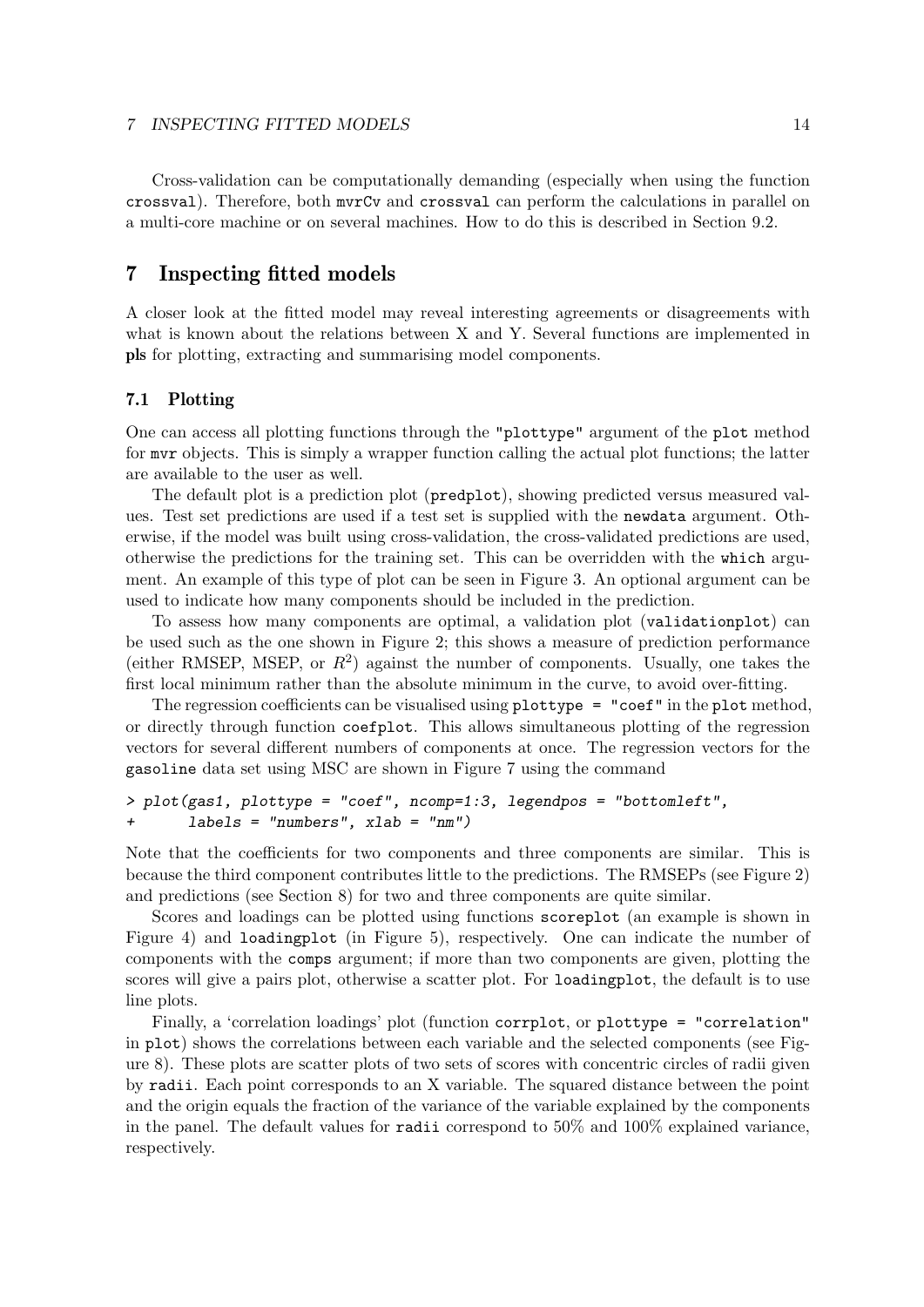

Figure 7: Regression coefficients for the gasoline data



Figure 8: Correlation loadings plot for the gasoline data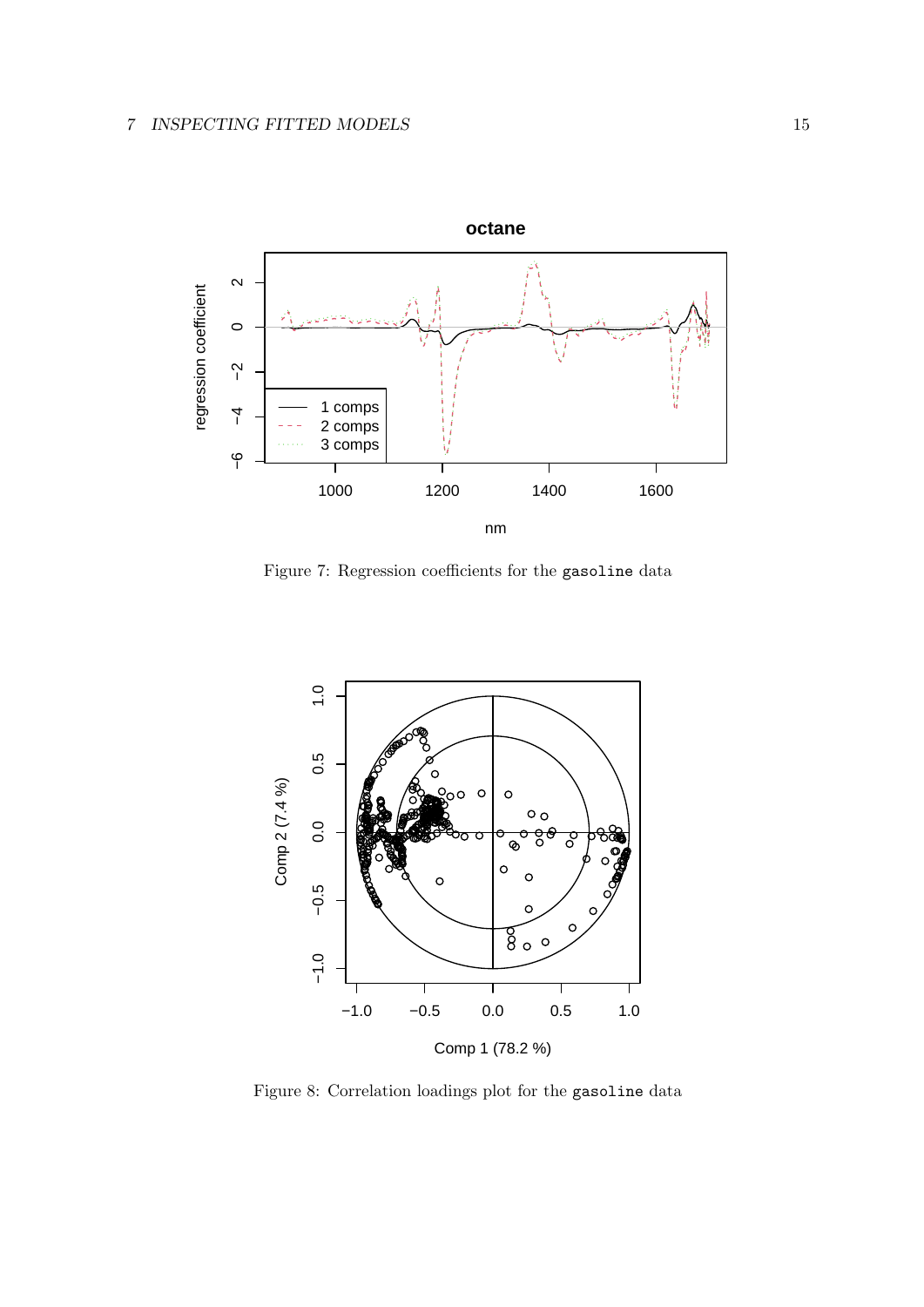#### 8 PREDICTING NEW OBSERVATIONS 16

The plot functions accept most of the ordinary plot parameters, such as col and pch. If the model has several responses or one selects more than one model size, e.g.  $ncomp = 4:6$ , in some plot functions (notably prediction plots (see below), validation plots and coefficient plots) the plot window will be divided and one plot will be shown for each combination of response and model size. The number of rows and columns are chosen automatically, but can be specified explicitly with arguments nRows and nCols. If there are more plots than fit the plot window, one will be asked to press return to see the rest of the plots.

### 7.2 Extraction

Regression coefficients can be extracted using the generic function coef; the function takes several arguments, indicating the number of components to take into account, and whether the intercept is needed (default is FALSE).

Scores and loadings can be extracted using functions scores and loadings for X, and Yscores and Yloadings for Y. These also return the percentage of variance explained as attributes. In PLSR, weights can be extracted using the function loading.weights. When applied to a PCR model, the function returns NULL.

Note that commands like plot(scores(gas1)) are perfectly correct, and lead to exactly the same plots as using scoreplot.

### 7.3 Summaries

The print method for an object of class "mvr" shows the regression type used, perhaps indicating the form of validation employed, and shows the function call. The summary method gives more information: it also shows the amount of variance explained by the model (for all choices of a, the number of latent variables). The summary method has an additional argument (what) to be able to focus on the training phase or validation phase, respectively. Default is to print both types of information.

# 8 Predicting new observations

Fitted models are often used to predict future observations, and pls implements a predict method for PLSR and PCR models. The most common way of calling this function is predict(mymod, ncomp = myncomp, newdata = mynewdata), where mymod is a fitted model, myncomp specifies the model size(s) to use, and mynewdata is a data frame with new  $X$  observations. The data frame can also contain response measurements for the new observations, which can be used to compare the predicted values to the measured ones, or to estimate the overall prediction ability of the model. If newdata is missing, predict uses the data used to fit the model, i.e., it returns fitted values.

If the argument ncomp is missing, predict returns predictions for models with 1 component, 2 components, ..., A components, where A is the number of components used when fitting the model. Otherwise, the model size(s) listed in ncomp are used. For instance, to get predictions from the model built in Section 3, with two and three components, one would use

>  $predict(gas1, ncomp = 2:3, newdata = gasTest[1:5,])$ 

, , 2 comps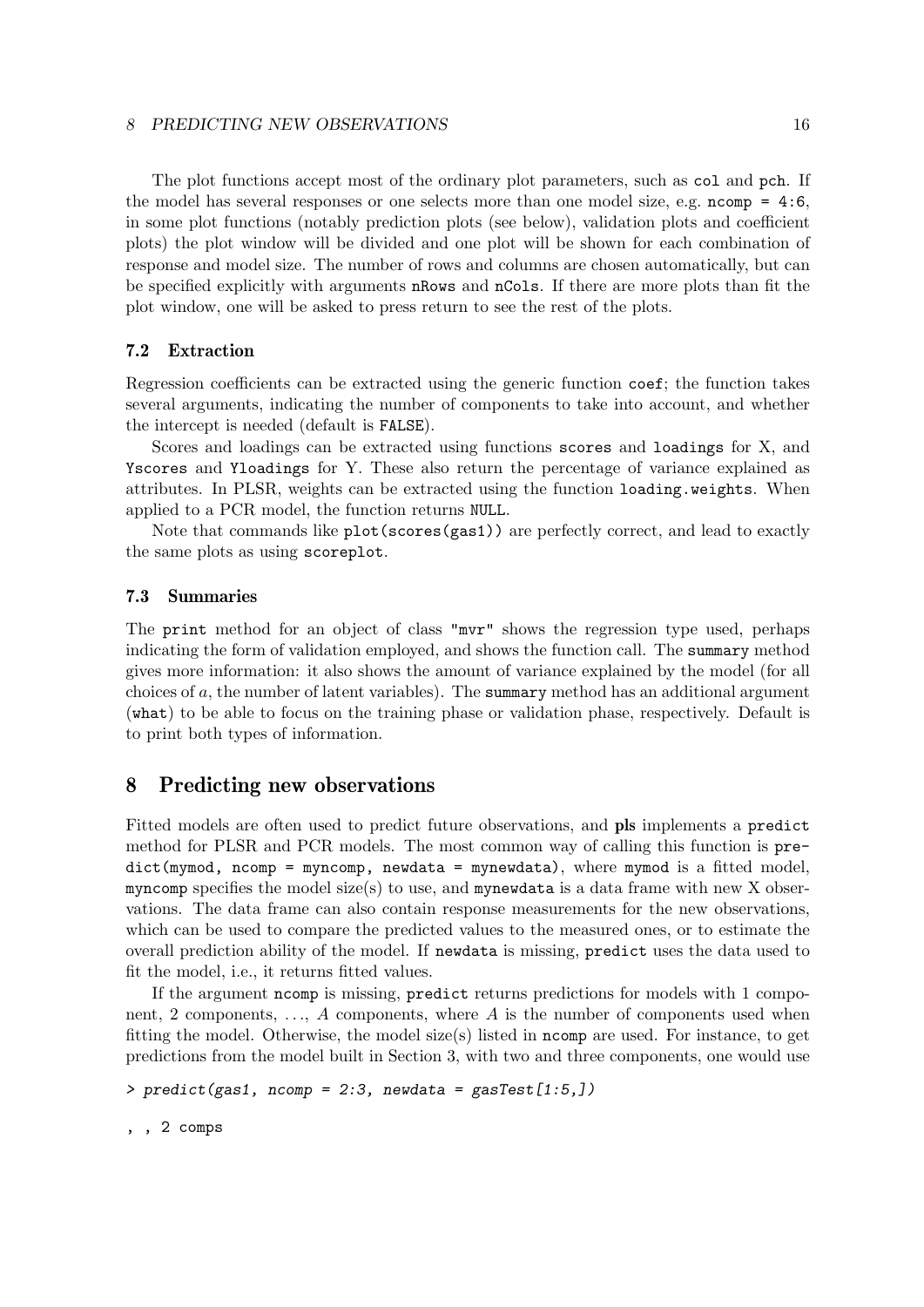octane 51 87.94 52 87.25 53 88.16 54 84.97 55 85.15 , , 3 comps octane 51 87.95 52 87.30 53 88.21 54 84.87 55 85.24

(We predict only the five first test observations, to save space.) The predictions with two and three components are quite similar. This could be expected, given that the regression vectors (Figure 7) as well as the estimated RMSEPs for the two model sizes were similar.

One can also specify explicitly which components to use when predicting. This is done by specifying the components in the argument comps. (If both ncomp and comps are specified, comps takes precedence over ncomp.) For instance, to get predictions from a model with only component 2, one can use

```
> predict(gas1, comps = 2, newdata = gasTest[1:5,])octane
51 87.53
52 86.30
53 87.35
54 85.82
55 85.32
```
The results are different from the predictions with two components (i.e., components one and two) above. (The intercept is always included in the predictions. It can be removed by subtracting mymod\$Ymeans from the predicted values.)

The predict method returns a three-dimensional array, in which the entry  $(i, j, k)$  is the predicted value for observation i, response j and model size  $k$ . Note that singleton dimensions are not dropped, so predicting five observations for a uni-response model with ncomp = 3 gives an  $5 \times 1 \times 1$  array, not a vector of length five. This is to make it easier to distinguish between predictions from models with one response and predictions with one model size. (When using the comps argument, the last dimension is dropped, because the predictions are always from a single model.) One can drop the singleton dimensions explicitly by using  $drop(predict(...))$ :

```
> drop(predict(gas1, ncomp = 2:3, newdata = gasTest[1:5,])2 comps 3 comps
51 87.94 87.95
```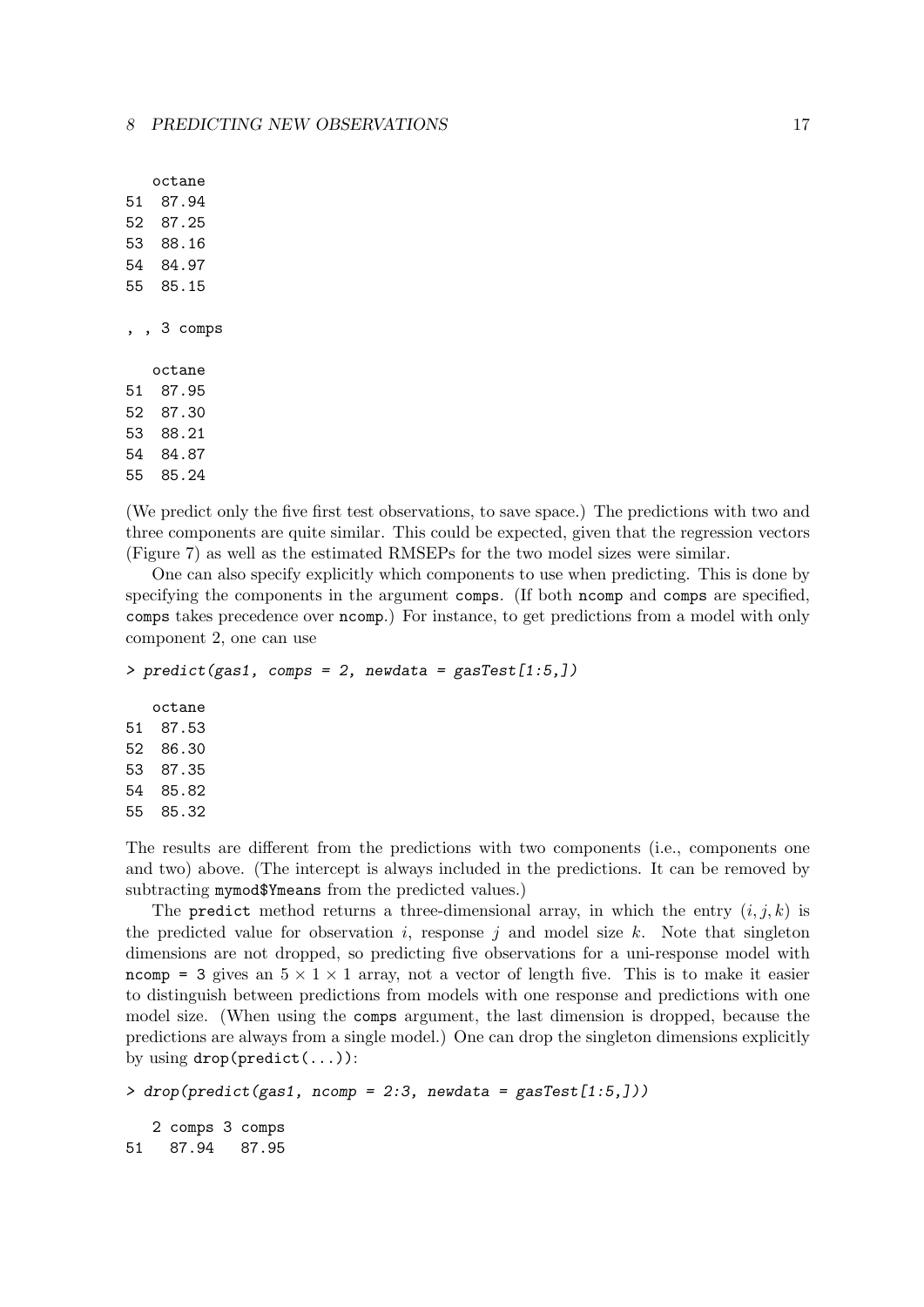| 52 | 87.25 | 87.30 |
|----|-------|-------|
| 53 | 88.16 | 88.21 |
| 54 | 84.97 | 84.87 |
| 55 | 85.15 | 85.24 |

Missing values in newdata are propagated to NAs in the predicted response, by default. This can be changed with the na.action argument. See ?na.omit for details.

The newdata does not have to be a data frame. Recognising the fact that the right hand side of PLSR and PCR formulas very often are a single matrix term, the predict method allows one to use a matrix as newdata, so instead of

```
newdataframe \leq data.frame(X = newmatrix)
predict(..., newdata = newdataframe)
```
one can simply say

```
predict(..., newdata = newmatrix)
```
However, there are a couple of caveats: First, this only works in predict. Other functions that take a newdata argument (such as RMSEP) must have a data frame (because they also need the response values). Second, when newdata is a data frame, predict is able to perform more tests on the supplied data, such as the dimensions and types of variables. Third, with the exception of scaling (specified with the scale argument when fitting the model), any transformations or coding of factors and interactions have to be performed manually if newdata is a matrix.

It is often interesting to predict scores from new observations, instead of response values. This can be done by specifying the argument type = "scores" in predict. One will then get a matrix with the scores corresponding to the components specified in comps (ncomp is accepted as a synonym for comps when predicting scores).

Predictions can be plotted with the function predplot. This function is generic, and can also be used for plotting predictions from other types of models, such as lm. Typically, predplot is called like this:

```
> predplot(gas1, ncomp = 2, newdata = gasTest, asp = 1, line = TRUE)
```
This plots predicted (with 2 components) versus measured response values. (Note that newdata must be a data frame with both X and Y variables.)

# 9 Further topics

This section presents a couple of slightly technical topics for more advanced use of the package.

# 9.1 Selecting fit algorithms

There are several PLSR algorithms, and the pls package currently implements three of them: the kernel algorithm for tall matrices (many observations, few variables) [3], the classic orthogonal scores algorithm (A.K.A. NIPALS algorithm) [14] and the SIMPLS algorithm [4]. The kernel and orthogonal scores algorithms produce the same results (the kernel algorithm being the fastest of them for most problems). SIMPLS produces the same fit for single-response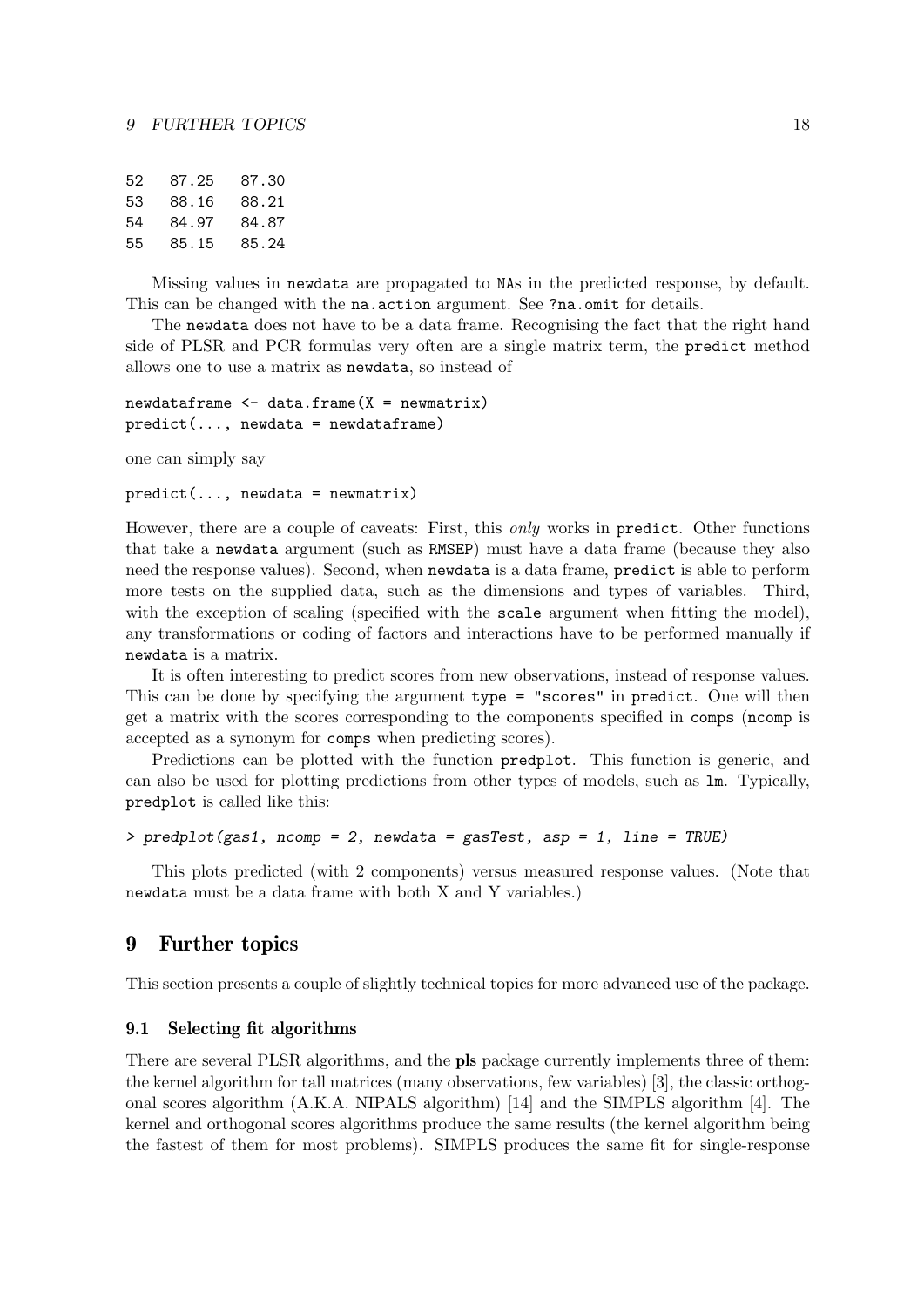

Figure 9: Test set predictions

models, but slightly different results for multi-response models. It is also usually faster than the NIPALS algorithm.

The factory default is to use the kernel algorithm. One can specify a different algorithm with the method argument; i.e., method = "oscorespls".

If one's personal taste of algorithms does not coincide with the defaults in pls, it can be quite tedious (and error prone) having to write e.g. method = "oscorespls" every time (even though it can be shortened to e.g.  $me = "o"$  due to partial matching). Therefore, the defaults can be changed, with the function pls.options. Called without arguments, it returns the current settings as a named list:

```
> pls.options()
$mvralg
[1] "kernelpls"
$plsralg
[1] "kernelpls"
$cpplsalg
[1] "cppls"
$pcralg
[1] "svdpc"
```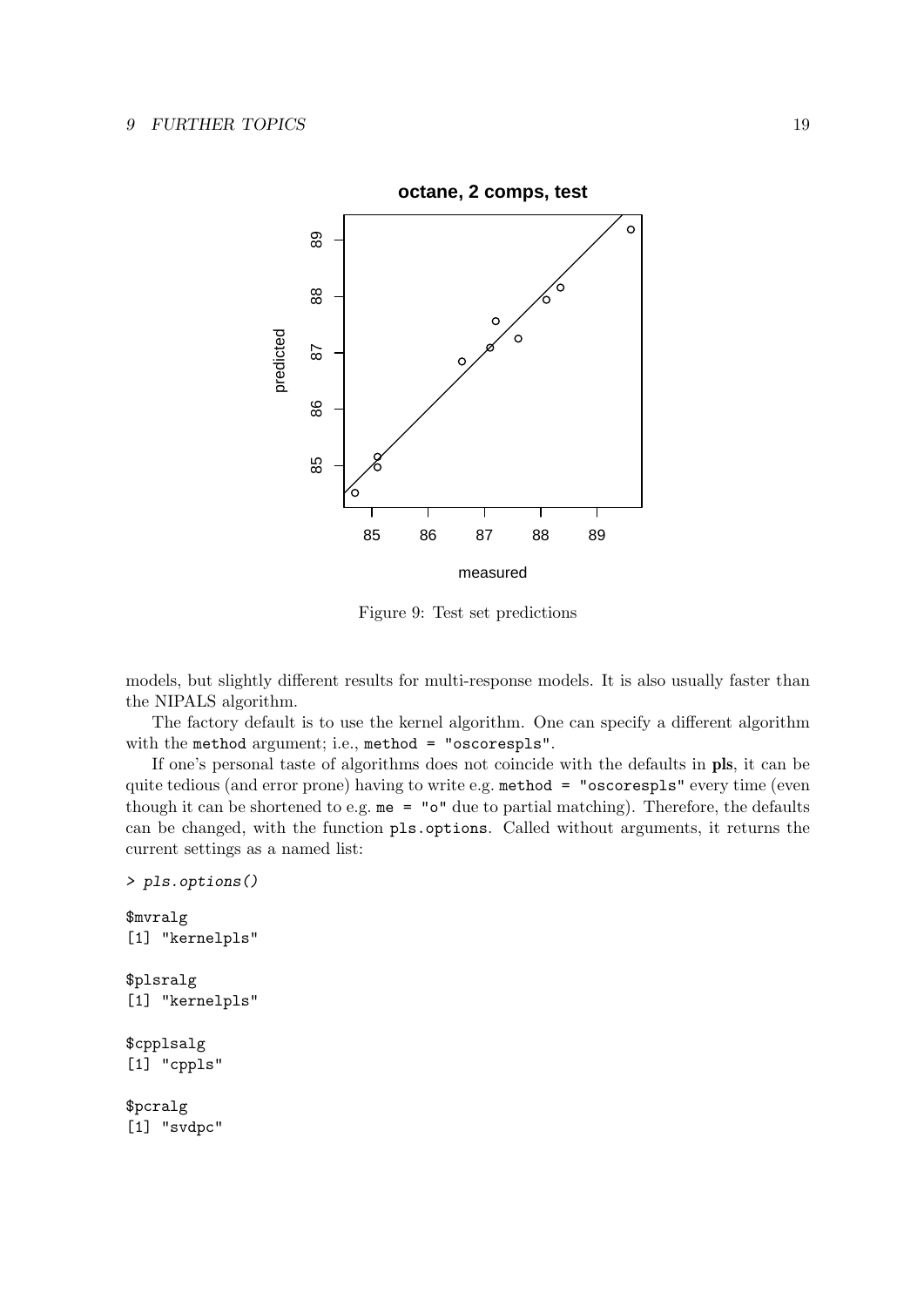\$parallel NULL

\$w.tol [1] 2.22e-16

\$X.tol [1] 1e-12

The options specify the default fit algorithm of  $mvr$ , plsr, and pcr. To return only a specific option, one can use pls.options("plsralg"). To change the default PLSR algorithm for the rest of the session, one can use, e.g.

```
> pls.options(plsralg = "oscorespls")
```
Note that changes to the options only last until R exits. (Earlier versions of pls stored the changes in the global environment so they could be saved and restored, but current CRAN policies do not allow this.)

### 9.2 Parallel cross-validation

Cross-validation is a computationally demanding procedure. A new model has to be fitted for each segment. The underlying fit functions have been optimised, and the implementation of cross-validation that is used when specifying the validation argument to mvr tries to avoid any unneeded calculations (and house-keeping things like the formula handling, which can be surprisingly expensive). Even so, cross-validation can take a long time, for models with large matrices, many components or many segments.

By default, the cross-validation calculations in pls is performed serially, on one CPU (core). (In the following, we will use 'CPU' to denote both CPUs and cores.)

Since version 2.14.0, R has shipped with a package parallel for running calculations in parallel, on multi-CPU machines or on several machines. The pls package can use the facilities of parallel to run the cross-validations in parallel.

The parallel package has several ways of running calculations in parallel, and not all of them are available on all systems. Therefore, the support in pls is quite general, so one can select the ways that work well on the given system.

To specify how to run calculations in parallel, one sets the option parallel in pls.options. After setting the option, one simply runs cross-validatons as before, and the calculations will be performed in parallel. This works both when using the crossval function and the validation argument to mvr. The parallel specification has effect until it is changed.

The default value for parallel is NULL, which specifies that the calculations are done serially, using one CPU. Specifying the value 1 has the same effect.

Specifying an integer  $> 1$  makes the calculations use the function  $\mathsf{mclapply}$  with the given number as the number of CPUs to use. Note: mclapply depends on 'forking' which does not exist on MS Windows, so mclapply cannot be used there.

Example:

```
pls.options(parallel = 4) # Use mclapply with 4 CPUs
gas1.cv <- plsr(octane \tilde{ } NIR, ncomp = 10, data = gasTrain, validation = "LOO")
```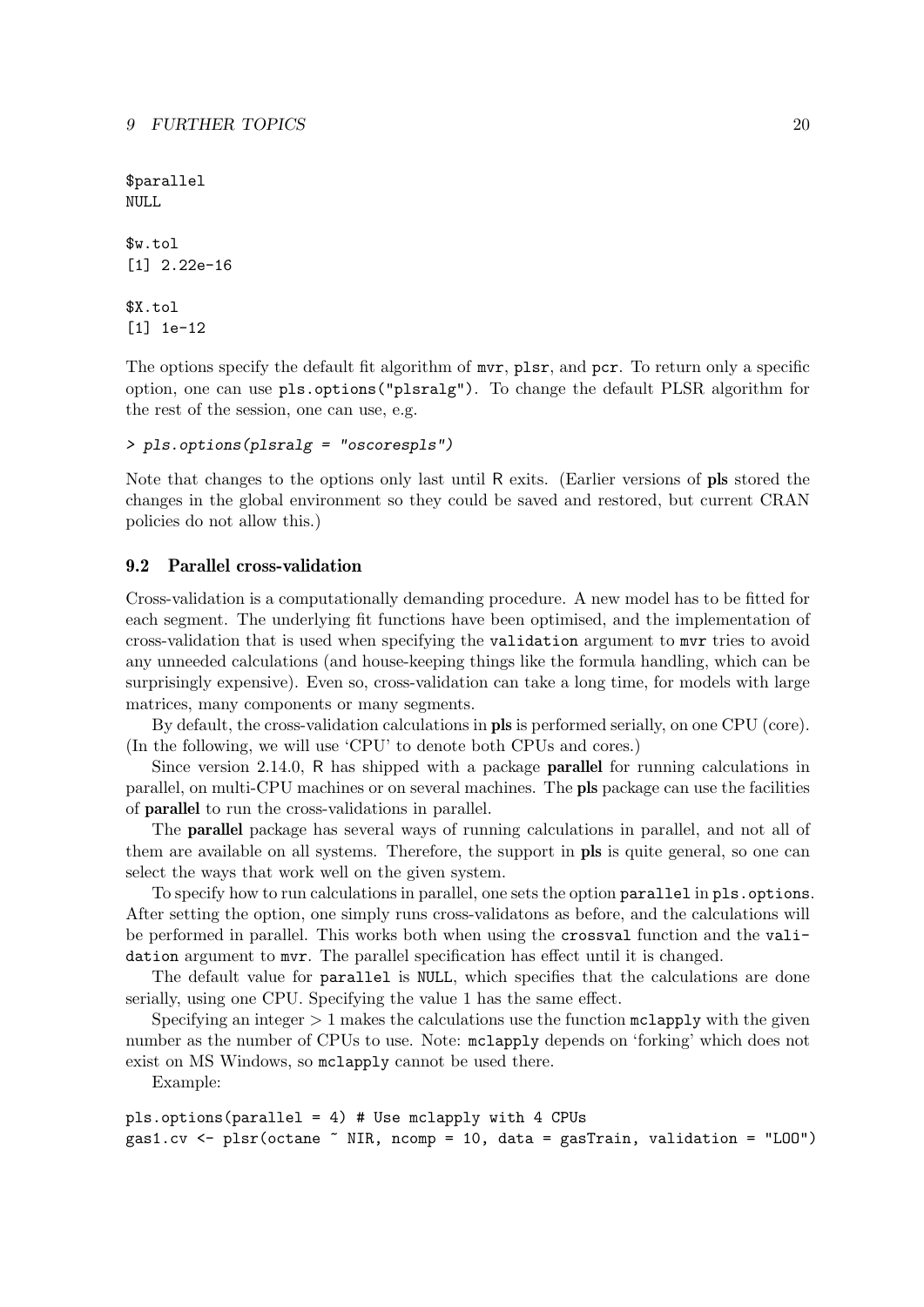#### 9 FURTHER TOPICS 21

The parallel option can also be specified as a cluster object created by the makeCluster function from the package parallel. Any following cross-validation will then be performed with the function parLapply on that cluster. Any valid cluster specification can be used. The user should stop the cluster with stopCluster(pls.options()\$parallel) when it is no longer needed.

```
library(parallel) # Needed for the makeCluster call
pls.options(parallel = makeCluster(4, type = "PSOCK")) # PSOCK cluster, 4 CPUs
gas1.cv <- plsr(octane \tilde{ } NIR, ncomp = 10, data = gasTrain, validation = "LOO")
## later:
stopCluster(pls.options()$parallel)
```
Several types of clusters are available: FORK uses forking, so starting the cluster is very quick, however it is not available on MS Windows. PSOCK starts R processes with the Rscript command, which is slower, but is supported on MS Windows. It can also start worker processes on different machines (see ?makeCluster for how). MPI uses MPI to start and communicate with processes. This is the most flexible, but is often slower to start up than the other types. It also dependens on the packages snow and Rmpi to be installed and working. It is especially useful when running batch jobs on a computing cluster, because MPI can interact with the queue system on the cluster to find out which machines to use when the job starts.

Here is an example of running a batch job on a cluster using MPI:

R script (myscript.R):

```
library(parallel) # for the makeCluster call
pls.options(parallel = makeCluster(16, type = "MPI") # MPI cluster, 16 CPUs
gas1.cv <- plsr(octane ~ NIR, ncomp = 10, data = gasTrain, validation = "LOO")
## later:
save.image(file = "results.RData")
stopCluster(pls.options()$parallel)
mpi.exit() # stop Rmpi
```
To run the job:

mpirun -np 1 R --slave --file=myscript.R

The details of how to run mpirun varies between the different MPI implementations and how they interact with the queue system used (if any). The above should work for OpenMPI or Intel MPI running under the Slurm queue system. In other situations, one might have to specify which machines to use with, e.g., the -host or -machinefile switch.

### 9.3 Package design

The pls package is designed such that an interface function mvr handles the formula and data, and calls an underlying fit function (and possibly a cross-validation function) to do the real work. There are several reasons for this design: it makes it easier to implement new algorithms, one can easily skip the time-consuming formula and data handling in computingintensive applications (simulations, etc.), and it makes it easier to use the pls package as a building block in other packages.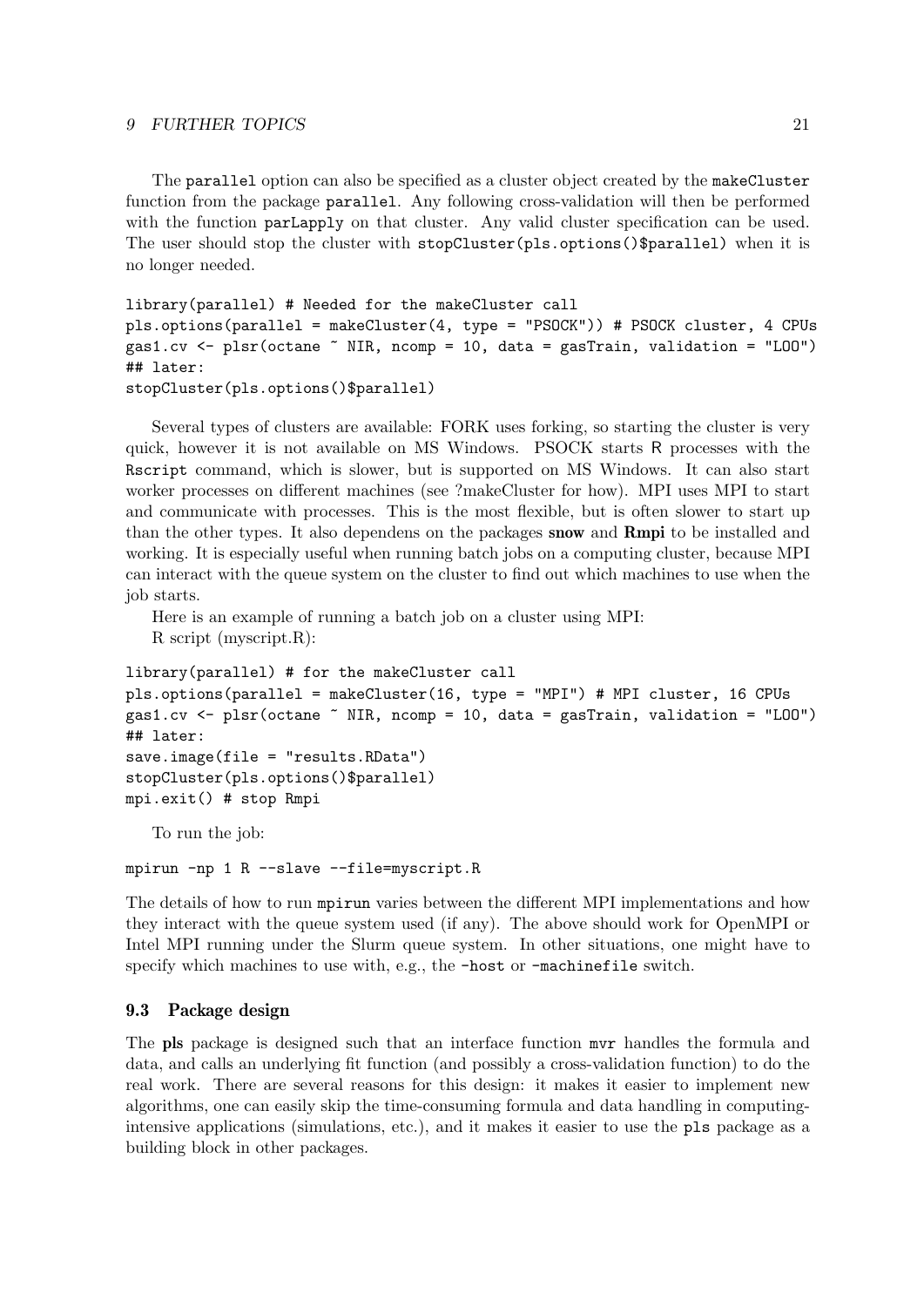#### 9 FURTHER TOPICS 22

The plotting facilities are implemented similarly: the plot method simply calls the correct plot function based on the plottype argument. Here, however, the separate plot functions are meant to be callable interactively, because some people like to use the generic plot function, while others like to use separate functions for each plot type. There are also plot methods for some of the components of fitted models that can be extracted with extract functions, like score and loading matrices. Thus there are several ways to get some plots, e.g.:

```
plot(mymod, plottype = "scores", ...)
scoreplot(mymod, ...)
plot(scores(mymod), ...)
```
One example of a package that uses pls is lspls, available on CRAN. In that package LS is combined with PLS in a regression procedure. It calls the fit functions of pls directly, and also uses the plot functions to construct score and loading plots. There is also the plsgenomics package, which includes a modified version of (an earlier version of) the SIMPLS fit function simpls.fit.

### 9.4 Calling fit functions directly

The underlying fit functions are called kernelpls.fit, oscorespls.fit, and simpls.fit for the PLSR methods, and svdpc.fit for the PCR method. They all take arguments X, Y, ncomp, and stripped. Arguments X, Y, and ncomp specify  $X$  and  $Y$  (as matrices, not data frames), and the number of components to fit, respectively. The argument stripped defaults to FALSE. When it is TRUE, the calculations are stripped down to the bare minimum required for returning the  $X$  means,  $Y$  means, and the regression coefficients. This is used to speed up cross-validation procedures.

The fit functions can be called directly, for instance when one wants to avoid the overhead of formula and data handling in repeated fits. As an example, this is how a simple leave-oneout cross-validation for a uni-response-model could be implemented, using the SIMPLS:

```
> X <- gasTrain$NIR
> Y <- gasTrain$octane
> ncomp \leq 5> cvPreds \leq matrix(nrow = nrow(X), ncol = ncomp)
> for (i in 1:nrow(X)) {
+ fit <- simpls.fit(X[-i,], Y[-i], ncomp = ncomp, stripped = TRUE)
+ cvPreds[i,] <- (X[i,] - fit$Xmeans) %*% drop(fit$coefficients) +
          fit$Ymeans
+ }
```
The RMSEP of the cross-validated predictions are

```
> sqrt(colMeans((cvPreds - Y)^2))
```

```
[1] 1.3570 0.2966 0.2524 0.2476 0.2398
```
which can be seen to be the same as the (unadjusted) CV results for the gas1 model in Section 3.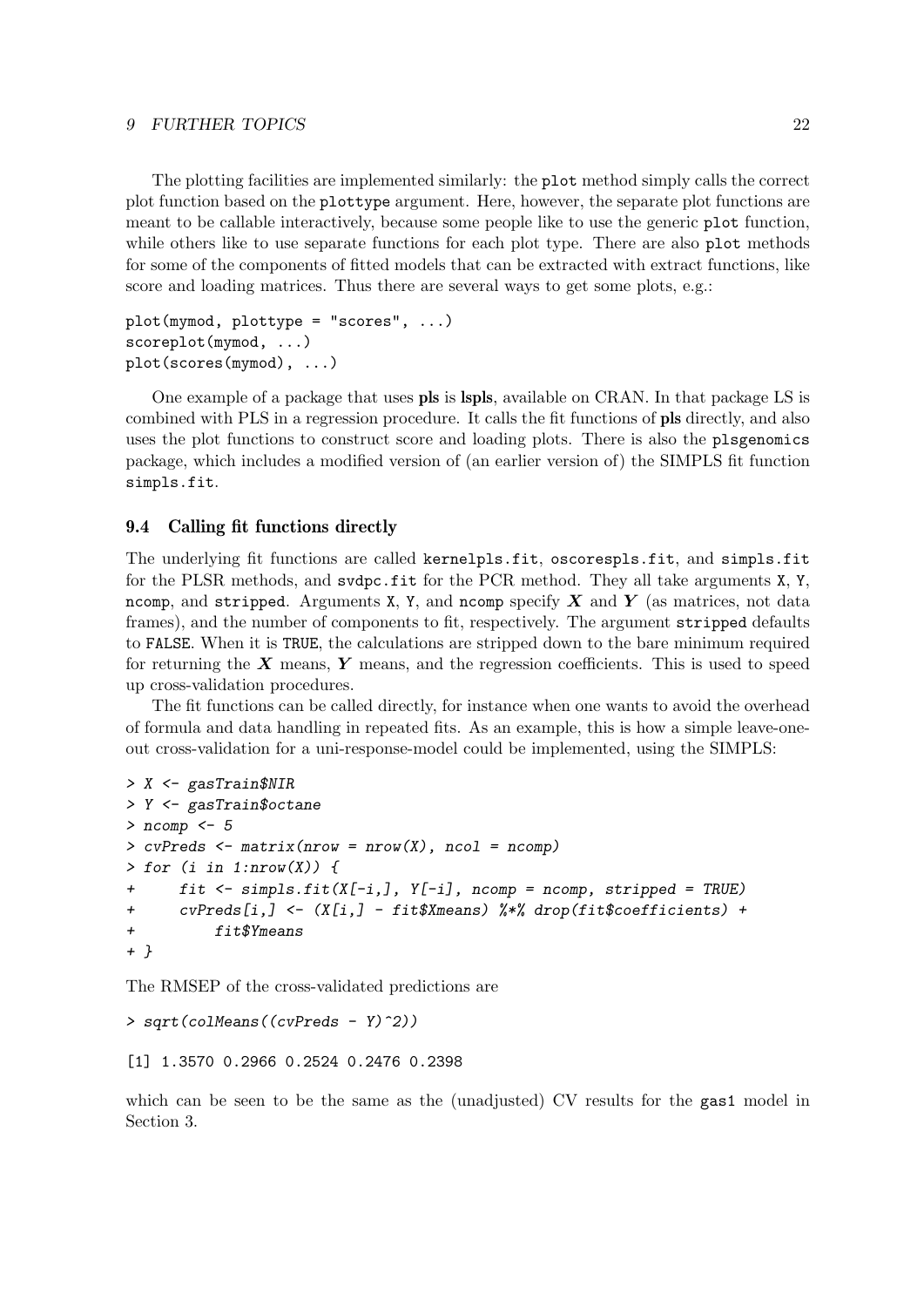### 9.5 Formula handling in more detail

The handling of formulas and variables in the model fitting is very similar to what happens in the function lm: The variables specified in the formula are looked up in the data frame given in the data argument of the fit function (plsr, pcr or mvr), or in the calling environment if not found in the data frame. Factors are coded into one or more of columns, depending on the number of levels, and on the contrasts option. All (possibly coded) variables are then collected in a numerical model matrix. This matrix is then handed to the underlying fit or cross-validation functions. A similar handling is used in the predict method.

The intercept is treated specially in pls. After the model matrix has been constructed, the intercept column is removed. This ensures that any factors are coded as if the intercept was present. The underlying fit functions then center the rest of the variables as a part of the fitting process. (This is intrinsic to the PLSR and PCR algorithms.) The intercept is handled separately. A consequence of this is that explicitly specifying formulas without the intercept (e.g.,  $y \sim a + b - 1$ ) will only result in the coding of any factors to change; the intercept will still be fitted.

# References

- [1] John M. Chambers and Trevor J. Hastie. Statistical Models in S. Chapman & Hall, London, 1992.
- [2] R.D. Cramer, D.E. Patterson, and J.D. Bunce. Comparative molecular-field analysis (ComFA). 1. Effect of shape on binding of steroids to carrier proteins. Journal of the American Chemical Society, 110(18):5959–5967, 1988.
- [3] B. S. Dayal and J. F. MacGregor. Improved pls algorithms. *Journal of Chemometrics*,  $11(1):73-85, 1997.$
- [4] Sijmen de Jong. SIMPLS: an alternative approach to partial least squares regression. Chemometrics and Intelligent Laboratory Systems, 18:251–263, 1993.
- [5] C. Fornell and F.L. Bookstein. Two structural equation models LISREL and PLS applied to consumer-exit voice theory. Journal of Marketing Research,  $19(4):440-452$ , 1982.
- [6] Ildiko E. Frank and Jerome H. Friedman. A statistical view of some chemometrics regression tools (with discussion). Technometrics, 35(2):109–148, 1993.
- [7] P. Geladi, D. MacDougall, and H. Martens. Linearization and scatter-correction for NIR reflectance spectra of meat. Applied Spectroscopy, 39:491–500, 1985.
- [8] T. Hastie, J. Friedman, and R. Tibshirani. The Elements of Statistical Learning: data mining, inference, and prediction. Springer, 2013. 10th printing with corrections.
- [9] T. Hastie, R. Tibshirani, and J.H. Friedman, editors. The Elements of Statistical Learning. Springer, New York, 2001.
- [10] John H. Kalivas. Two data sets of near infrared spectra. Chemometrics and Intelligent Laboratory Systems, 37:255–259, 1997.